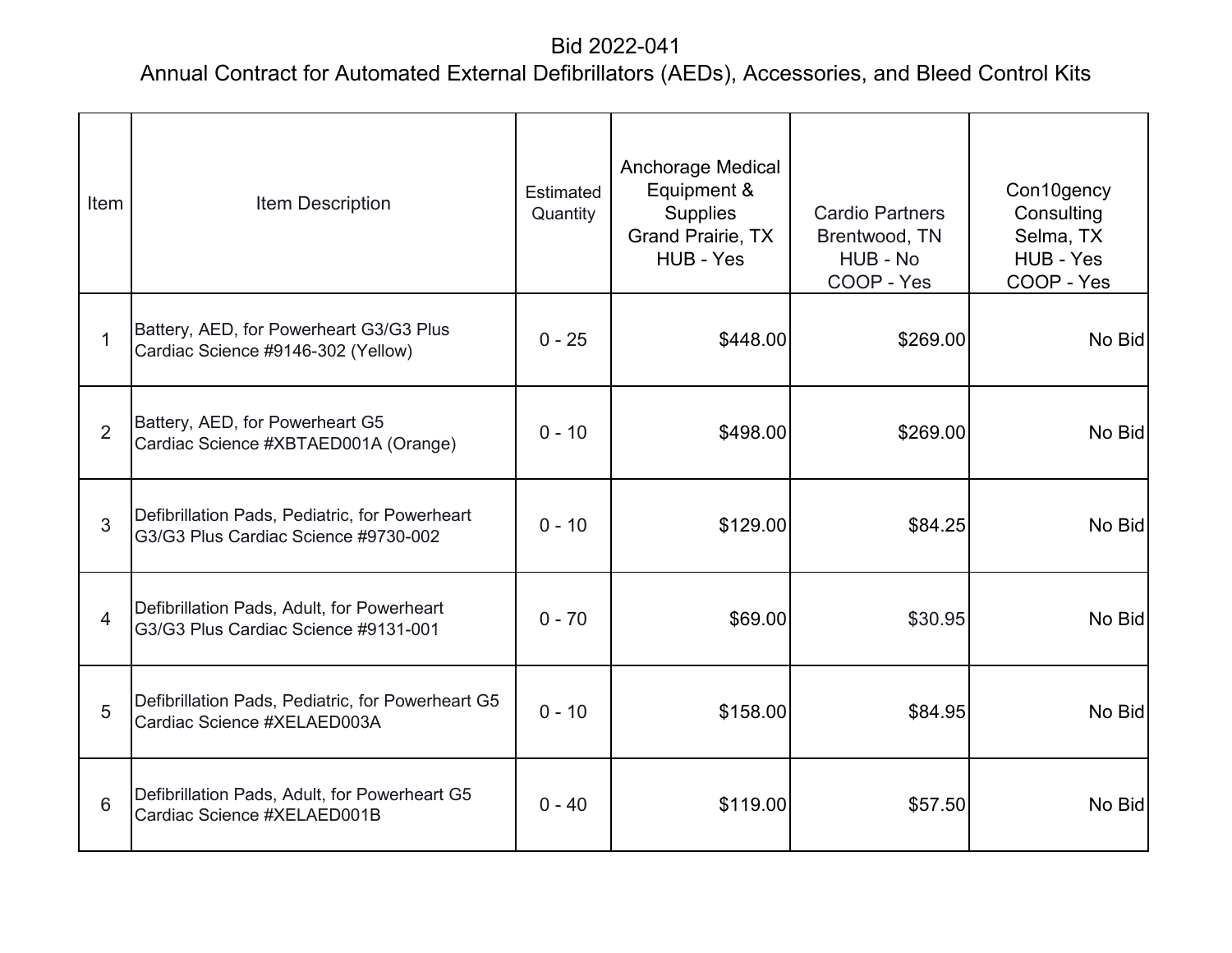| Item           | Item Description                                                                       | Estimated<br>Quantity | <b>CPR Savers &amp; First</b><br>Aid Supply LLC<br>Scottsdale, AZ<br>HUB - No | <b>Fisher Healthcare</b><br>Houston, TX<br>HUB - No | <b>General Medical</b><br>Devices, Inc.<br>Palatine, IL<br>HUB - No |
|----------------|----------------------------------------------------------------------------------------|-----------------------|-------------------------------------------------------------------------------|-----------------------------------------------------|---------------------------------------------------------------------|
| $\mathbf{1}$   | Battery, AED, for Powerheart G3/G3 Plus<br>Cardiac Science #9146-302 (Yellow)          | $0 - 25$              | \$345.00                                                                      | \$398.00                                            | \$285.00                                                            |
| $\overline{2}$ | Battery, AED, for Powerheart G5<br>Cardiac Science #XBTAED001A (Orange)                | $0 - 10$              | \$340.00                                                                      | \$395.00                                            | \$288.00                                                            |
| 3              | Defibrillation Pads, Pediatric, for Powerheart<br>G3/G3 Plus Cardiac Science #9730-002 | $0 - 10$              | \$85.00                                                                       | \$122.21                                            | \$89.00                                                             |
| $\overline{4}$ | Defibrillation Pads, Adult, for Powerheart<br>G3/G3 Plus Cardiac Science #9131-001     | $0 - 70$              | \$43.00                                                                       | \$56.19                                             | \$36.00                                                             |
| 5              | Defibrillation Pads, Pediatric, for Powerheart G5<br>Cardiac Science #XELAED003A       | $0 - 10$              | \$92.00                                                                       | \$92.66                                             | \$86.00                                                             |
| 6              | Defibrillation Pads, Adult, for Powerheart G5<br>Cardiac Science #XELAED001B           | $0 - 40$              | \$55.00                                                                       | \$71.07                                             | \$57.00                                                             |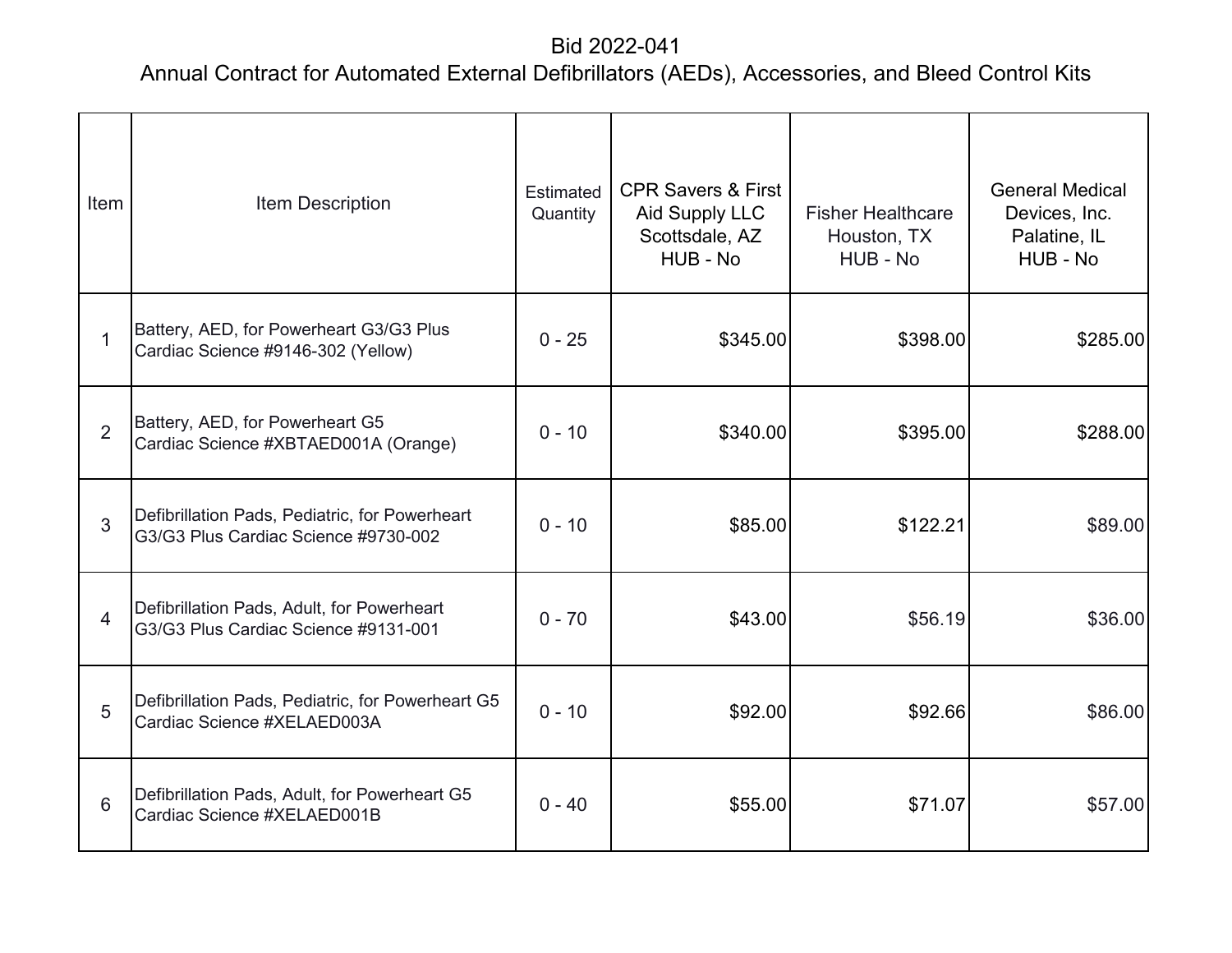| Item           | <b>Item Description</b>                                                                | Estimated<br>Quantity | <b>McKesson Medical-</b><br>Surgical<br>Government<br><b>Solutions LLC</b><br>Henrico, VA<br>HUB - No<br>COOP - Yes | One Beat CPR<br><b>Learning Center</b><br><b>LLC</b><br>Miramar, FL<br>HUB - No<br>COOP - Yes | R. S. Hughes Co.,<br>Inc.<br>Dallas, TX<br>HUB - No<br>COOP - Yes |
|----------------|----------------------------------------------------------------------------------------|-----------------------|---------------------------------------------------------------------------------------------------------------------|-----------------------------------------------------------------------------------------------|-------------------------------------------------------------------|
| $\mathbf{1}$   | Battery, AED, for Powerheart G3/G3 Plus<br>Cardiac Science #9146-302 (Yellow)          | $0 - 25$              | \$264.02                                                                                                            | \$270.00                                                                                      | \$351.18                                                          |
| $\overline{2}$ | Battery, AED, for Powerheart G5<br>Cardiac Science #XBTAED001A (Orange)                | $0 - 10$              | \$264.02                                                                                                            | \$270.00                                                                                      | <b>Primary</b><br>\$248.53                                        |
| 3              | Defibrillation Pads, Pediatric, for Powerheart<br>G3/G3 Plus Cardiac Science #9730-002 | $0 - 10$              | Secondary<br>\$80.22                                                                                                | \$84.00                                                                                       | \$89.12                                                           |
| $\overline{4}$ | Defibrillation Pads, Adult, for Powerheart<br>G3/G3 Plus Cardiac Science #9131-001     | $0 - 70$              | \$30.51                                                                                                             | \$31.20                                                                                       | \$45.00                                                           |
| 5              | Defibrillation Pads, Pediatric, for Powerheart G5<br>Cardiac Science #XELAED003A       | $0 - 10$              | \$83.78                                                                                                             | \$85.68                                                                                       | \$90.00                                                           |
| 6              | Defibrillation Pads, Adult, for Powerheart G5<br>Cardiac Science #XELAED001B           | $0 - 40$              | \$57.32                                                                                                             | \$57.96                                                                                       | \$60.89                                                           |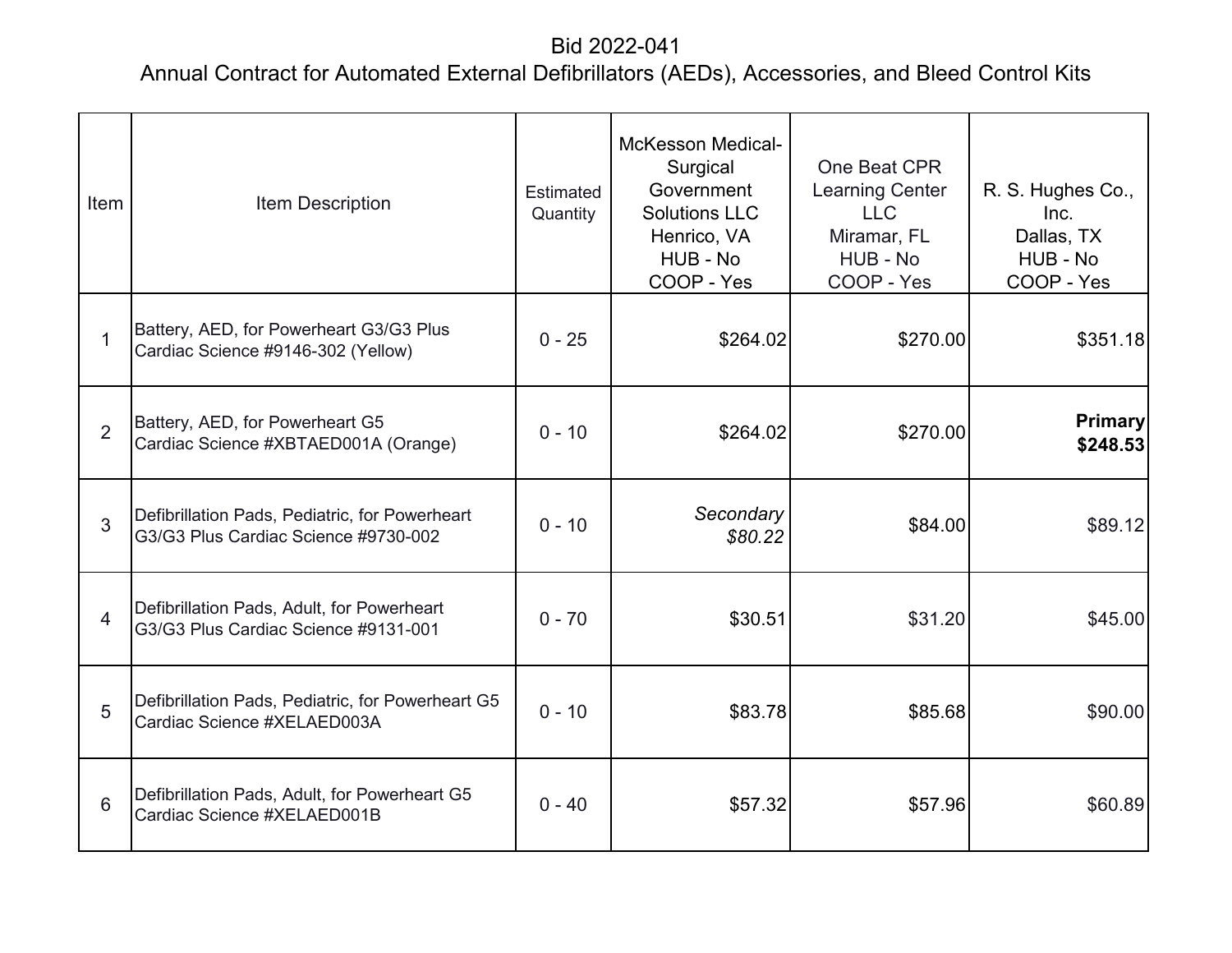| Item           | <b>Item Description</b>                                                                | Estimated<br>Quantity | <b>Rescue One</b><br>Training for Life, Inc.<br>Gaithersburg, MD<br>HUB - No<br>COOP - Yes | <b>School Health</b><br>Corporation<br>Rolling Meadows, IL<br>HUB - No<br>COOP - Yes | <b>Sterlington Medical</b><br>d/b/a Mdd<br>Marketing, Inc.<br>Houston, TX<br>HUB - No |
|----------------|----------------------------------------------------------------------------------------|-----------------------|--------------------------------------------------------------------------------------------|--------------------------------------------------------------------------------------|---------------------------------------------------------------------------------------|
| $\mathbf{1}$   | Battery, AED, for Powerheart G3/G3 Plus<br>Cardiac Science #9146-302 (Yellow)          | $0 - 25$              | Secondary<br>\$257.00                                                                      | <b>Primary</b><br>\$255.66                                                           | \$329.00                                                                              |
| $\overline{2}$ | Battery, AED, for Powerheart G5<br>Cardiac Science #XBTAED001A (Orange)                | $0 - 10$              | \$257.00                                                                                   | Secondary<br>\$255.66                                                                | \$329.00                                                                              |
| 3              | Defibrillation Pads, Pediatric, for Powerheart<br>G3/G3 Plus Cardiac Science #9730-002 | $0 - 10$              | <b>Primary</b><br>\$74.00                                                                  | \$80.34                                                                              | \$84.00                                                                               |
| $\overline{4}$ | Defibrillation Pads, Adult, for Powerheart<br>G3/G3 Plus Cardiac Science #9131-001     | $0 - 70$              | <b>Primary</b><br>\$28.00                                                                  | Secondary<br>\$29.54                                                                 | \$44.00                                                                               |
| 5              | Defibrillation Pads, Pediatric, for Powerheart G5<br>Cardiac Science #XELAED003A       | $0 - 10$              | <b>Primary</b><br>\$78.00                                                                  | Secondary<br>\$81.13                                                                 | \$84.00                                                                               |
| 6              | Defibrillation Pads, Adult, for Powerheart G5<br>Cardiac Science #XELAED001B           | $0 - 40$              | <b>Primary</b><br>\$54.00                                                                  | Secondary<br>\$54.88                                                                 | \$59.00                                                                               |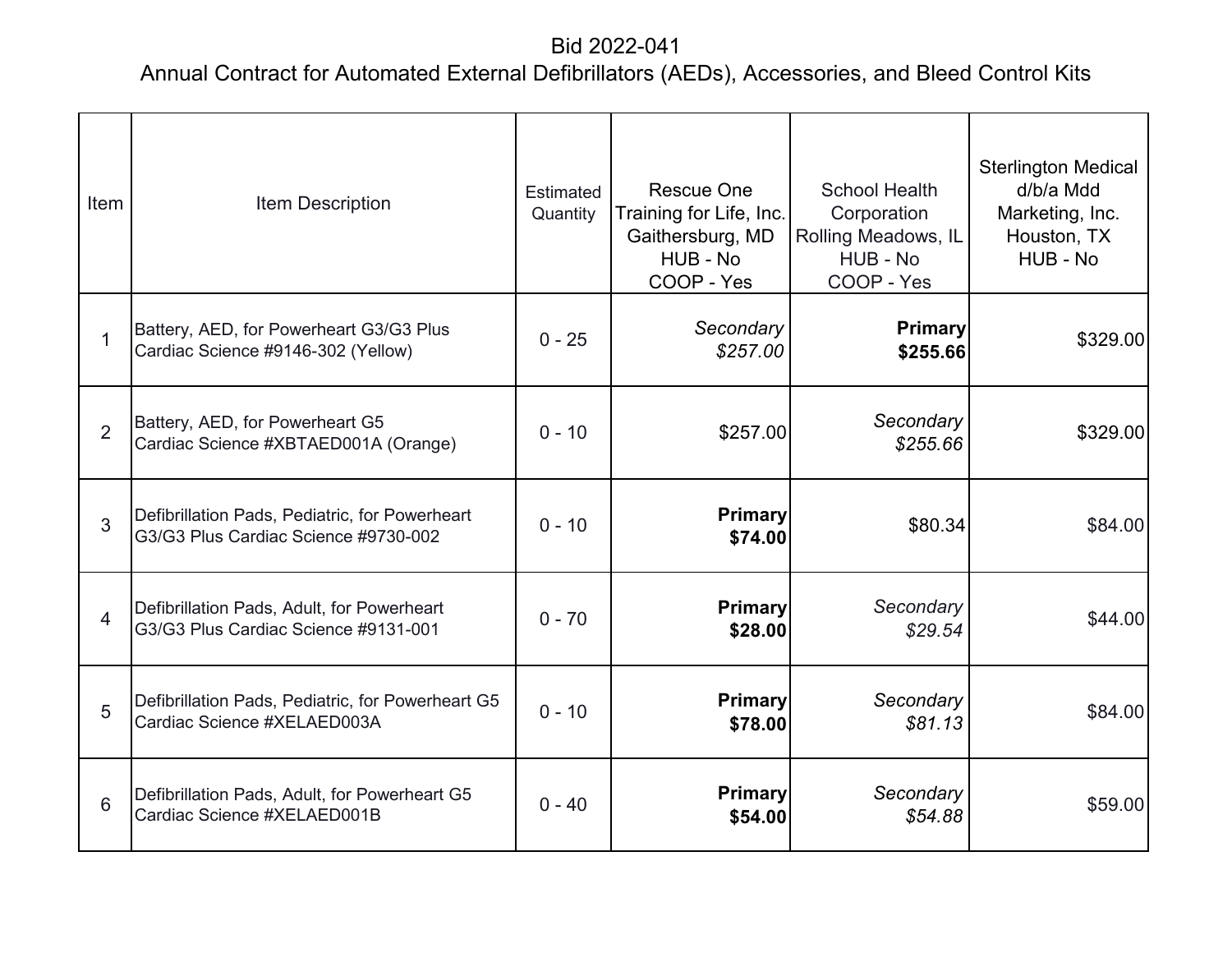| Item           | Item Description                                                                       | Estimated<br>Quantity | <b>Supply Store Now</b><br><b>LLC</b><br>Spring, TX<br>HUB - Yes | <b>Top Safety Products</b><br>Company, Inc.<br>Branchburg, NJ<br>HUB - Yes<br>COOP - Yes |
|----------------|----------------------------------------------------------------------------------------|-----------------------|------------------------------------------------------------------|------------------------------------------------------------------------------------------|
| $\mathbf{1}$   | Battery, AED, for Powerheart G3/G3 Plus<br>Cardiac Science #9146-302 (Yellow)          | $0 - 25$              | \$299.98                                                         | No Bid                                                                                   |
| $\overline{2}$ | Battery, AED, for Powerheart G5<br>Cardiac Science #XBTAED001A (Orange)                | $0 - 10$              | \$299.98                                                         | No Bid                                                                                   |
| $\overline{3}$ | Defibrillation Pads, Pediatric, for Powerheart<br>G3/G3 Plus Cardiac Science #9730-002 | $0 - 10$              | \$99.98                                                          | No Bid                                                                                   |
| $\overline{4}$ | Defibrillation Pads, Adult, for Powerheart<br>G3/G3 Plus Cardiac Science #9131-001     | $0 - 70$              | \$48.98                                                          | No Bid                                                                                   |
| 5              | Defibrillation Pads, Pediatric, for Powerheart G5<br>Cardiac Science #XELAED003A       | $0 - 10$              | \$98.98                                                          | No Bid                                                                                   |
| 6              | Defibrillation Pads, Adult, for Powerheart G5<br>Cardiac Science #XELAED001B           | $0 - 40$              | \$64.98                                                          | No Bid                                                                                   |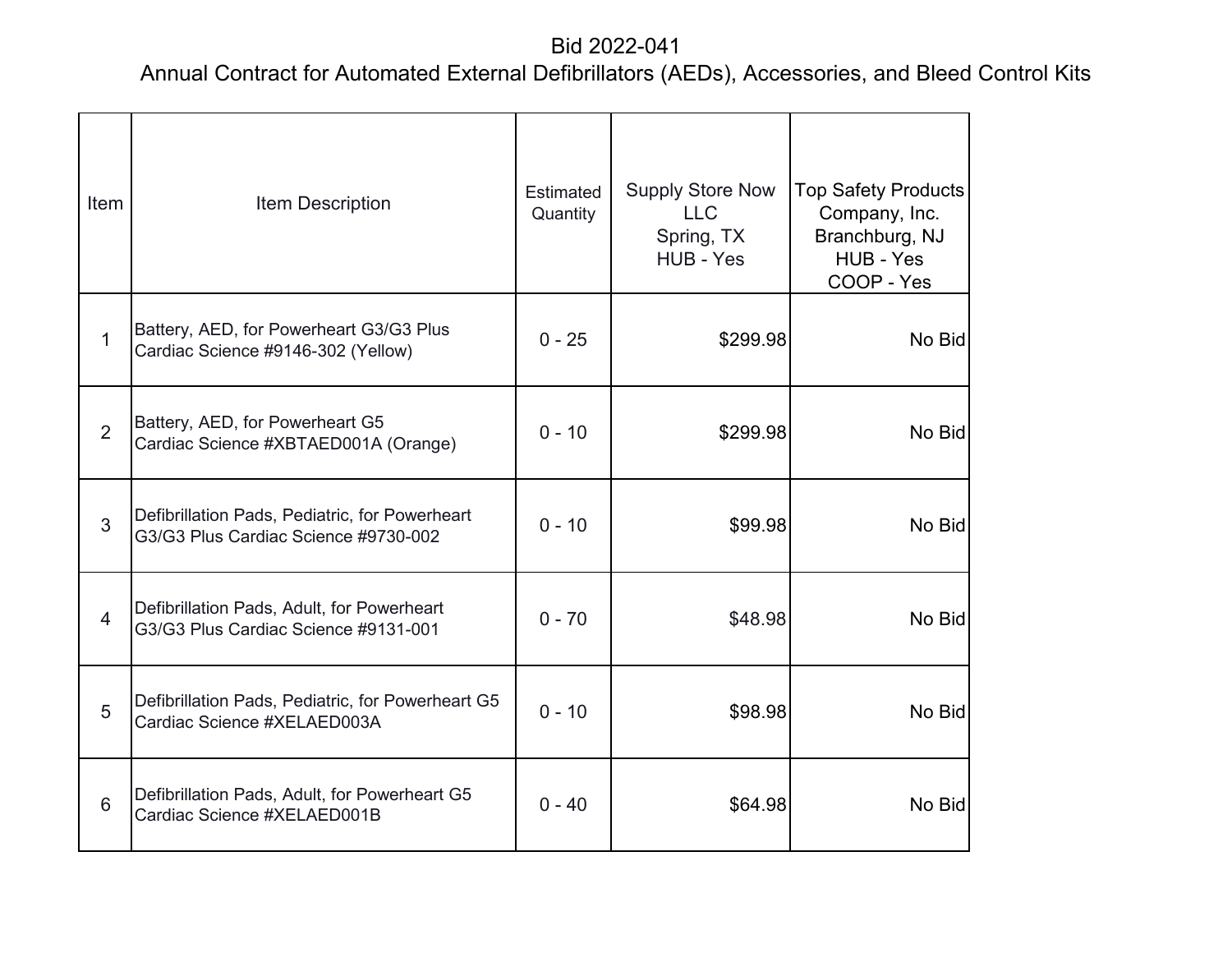| Item           | <b>Item Description</b>                                                                          | Estimated<br>Quantity | <b>Anchorage Medical</b><br>Equipment &<br><b>Supplies</b><br><b>Grand Prairie, TX</b><br>HUB - Yes | <b>Cardio Partners</b><br>Brentwood, TN<br>HUB - No<br>COOP - Yes | Con10gency<br>Consulting<br>Selma, TX<br>HUB - Yes<br>COOP - Yes |
|----------------|--------------------------------------------------------------------------------------------------|-----------------------|-----------------------------------------------------------------------------------------------------|-------------------------------------------------------------------|------------------------------------------------------------------|
| $\overline{7}$ | ICPR Defibrillation Pads, Adult, for Powerheart<br>G <sub>5</sub><br>Cardiac Science #XELAED002B | $0 - 5$               | \$309.00                                                                                            | \$188.00                                                          | No Bid                                                           |
| 8              | AED, Fully Automatic, Cardiac Science<br>Powerheart G3 Plus<br>Cardiac Science #9390A-1001P      | $0 - 3$               | No Bid                                                                                              | No Bid                                                            | No Bid                                                           |
| 9              | AED, Fully Automatic, Dual-Language<br>Cardiac Science Powerheart G5 #G5A-80A-P                  | $0 - 3$               | No Bid                                                                                              | Secondary<br>\$1,235.00                                           | No Bid                                                           |
| 10             | Carry Case, Semi-Rigid, Powerheart G3/G3 Plus<br>Cardiac Science #168-6000-006                   | $0 - 2$               | No Bid                                                                                              | <b>Primary</b><br>\$66.75                                         | No Bid                                                           |
| 11             | Carry Case, Hard-Sided, Powerheart G5<br>Cardiac Science #9157-004                               | $0 - 2$               | \$469.00                                                                                            | <b>Primary</b><br>\$237.75                                        | No Bid                                                           |
| 12             | Carry Case, Semi-Rigid, Powerheart G5<br>Cardiac Science #XCAAED007A                             | $0 - 2$               | \$169.00                                                                                            | <b>Primary</b><br>\$59.99                                         | No Bid                                                           |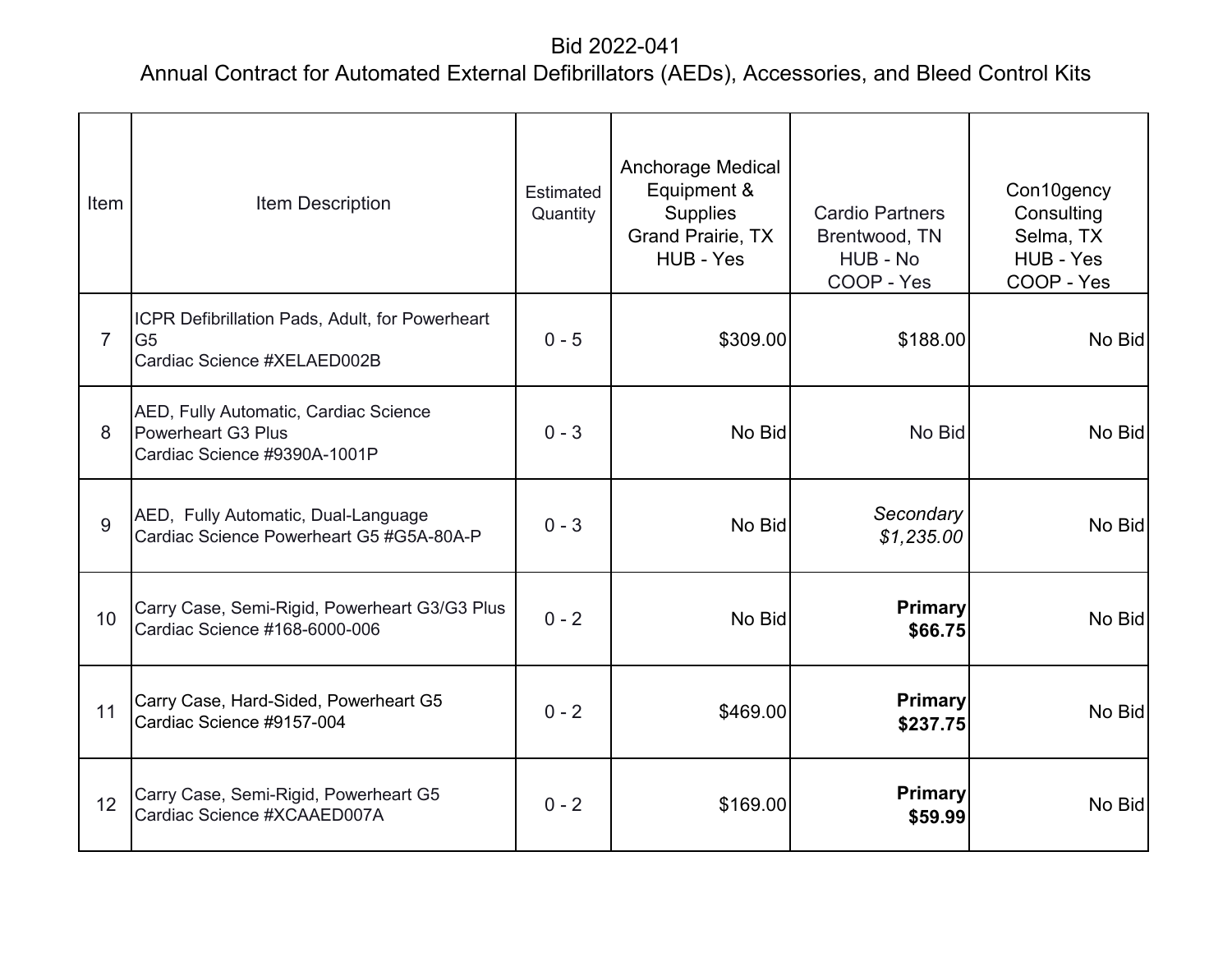| Item           | Item Description                                                                                 | Estimated<br>Quantity | <b>CPR Savers &amp; First</b><br><b>Aid Supply LLC</b><br>Scottsdale, AZ<br>HUB - No | <b>Fisher Healthcare</b><br>Houston, TX<br>HUB - No | <b>General Medical</b><br>Devices, Inc.<br>Palatine, IL<br>HUB - No |
|----------------|--------------------------------------------------------------------------------------------------|-----------------------|--------------------------------------------------------------------------------------|-----------------------------------------------------|---------------------------------------------------------------------|
| $\overline{7}$ | ICPR Defibrillation Pads, Adult, for Powerheart<br>G <sub>5</sub><br>Cardiac Science #XELAED002B | $0 - 5$               | \$195.00                                                                             | \$204.53                                            | \$181.00                                                            |
| 8              | AED, Fully Automatic, Cardiac Science<br>Powerheart G3 Plus<br>Cardiac Science #9390A-1001P      | $0 - 3$               | \$1,295.00                                                                           | \$2,299.00                                          | No Bid                                                              |
| 9              | AED, Fully Automatic, Dual-Language<br>Cardiac Science Powerheart G5 #G5A-80A-P                  | $0 - 3$               | \$1,455.00                                                                           | No Bid                                              | \$1,475.00                                                          |
| 10             | Carry Case, Semi-Rigid, Powerheart G3/G3 Plus<br>Cardiac Science #168-6000-006                   | $0 - 2$               | \$97.00                                                                              | No Bid                                              | \$92.00                                                             |
| 11             | Carry Case, Hard-Sided, Powerheart G5<br>Cardiac Science #9157-004                               | $0 - 2$               | \$285.00                                                                             | No Bid                                              | \$266.00                                                            |
| 12             | Carry Case, Semi-Rigid, Powerheart G5<br>Cardiac Science #XCAAED007A                             | $0 - 2$               | \$97.00                                                                              | \$101.66                                            | \$92.00                                                             |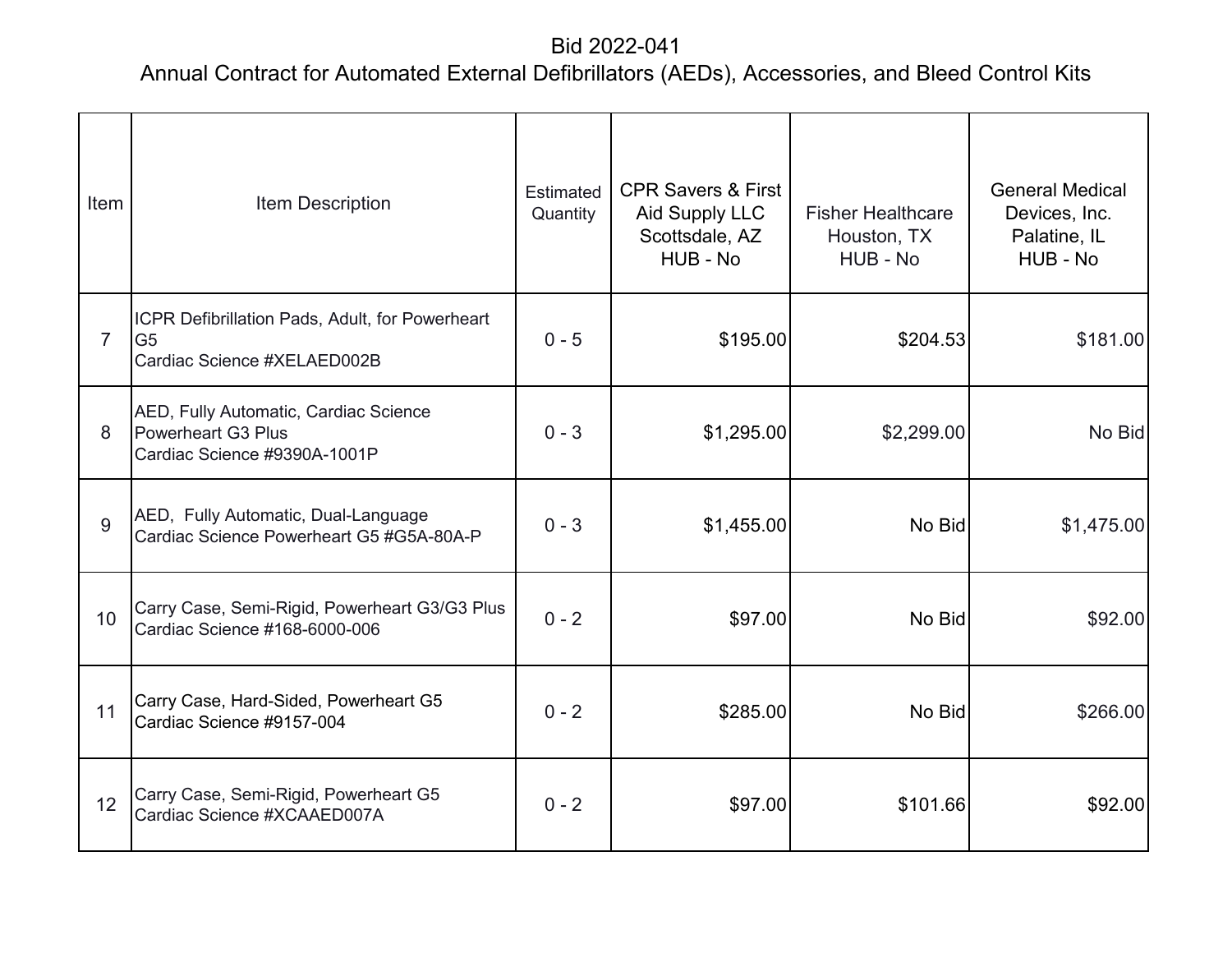| Item            | <b>Item Description</b>                                                                          | <b>Estimated</b><br>Quantity | <b>McKesson Medical-</b><br>Surgical<br>Government<br><b>Solutions LLC</b><br>Henrico, VA<br>HUB - No<br>COOP - Yes | One Beat CPR<br><b>Learning Center</b><br><b>LLC</b><br>Miramar, FL<br>HUB - No<br>COOP - Yes | R. S. Hughes Co.,<br>Inc.<br>Dallas, TX<br>HUB - No<br>COOP - Yes |
|-----------------|--------------------------------------------------------------------------------------------------|------------------------------|---------------------------------------------------------------------------------------------------------------------|-----------------------------------------------------------------------------------------------|-------------------------------------------------------------------|
| $\overline{7}$  | ICPR Defibrillation Pads, Adult, for Powerheart<br>G <sub>5</sub><br>Cardiac Science #XELAED002B | $0 - 5$                      | \$184.82                                                                                                            | \$202.00                                                                                      | \$198.53                                                          |
| 8               | AED, Fully Automatic, Cardiac Science<br>Powerheart G3 Plus<br>Cardiac Science #9390A-1001P      | $0 - 3$                      | No Bid                                                                                                              | *\$425.00<br>(Refurbished)                                                                    | \$1,405.89                                                        |
| 9               | AED, Fully Automatic, Dual-Language<br>Cardiac Science Powerheart G5 #G5A-80A-P                  | $0 - 3$                      | \$1,377.63                                                                                                          | \$1,249.00                                                                                    | \$1,411.77                                                        |
| 10 <sup>°</sup> | Carry Case, Semi-Rigid, Powerheart G3/G3 Plus<br>Cardiac Science #168-6000-006                   | $0 - 2$                      | No Bid                                                                                                              | \$94.00                                                                                       | \$98.83                                                           |
| 11              | Carry Case, Hard-Sided, Powerheart G5<br>Cardiac Science #9157-004                               | $0 - 2$                      | \$266.13                                                                                                            | \$272.00                                                                                      | \$285.89                                                          |
| 12              | Carry Case, Semi-Rigid, Powerheart G5<br>Cardiac Science #XCAAED007A                             | $0 - 2$                      | \$76.27                                                                                                             | \$78.00                                                                                       | \$98.83                                                           |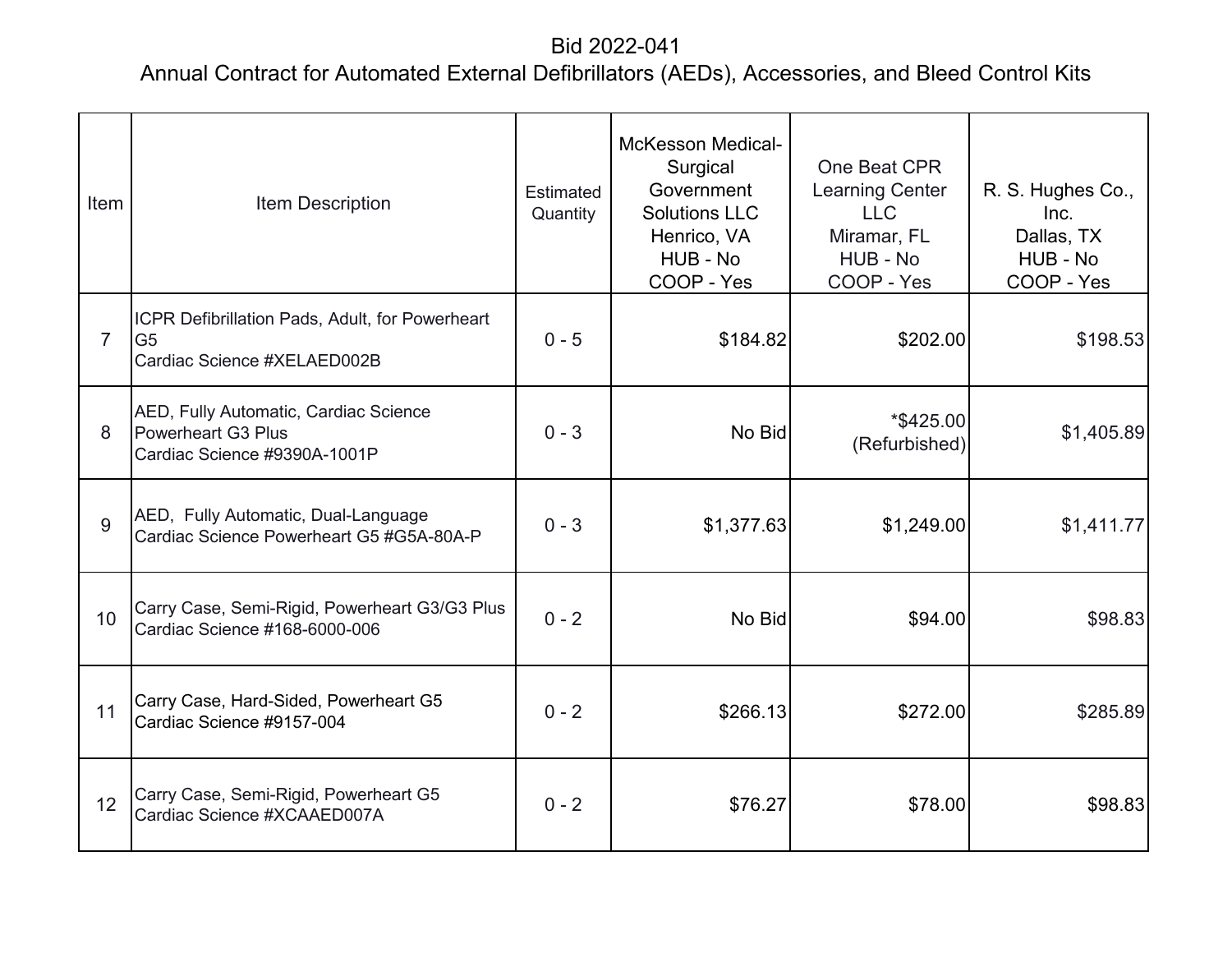| Item           | Item Description                                                                                   | <b>Estimated</b><br>Quantity | <b>Rescue One</b><br>Training for Life, Inc.<br>Gaithersburg, MD<br>HUB - No<br>COOP - Yes | <b>School Health</b><br>Corporation<br>Rolling Meadows, IL<br>HUB - No<br>COOP - Yes | <b>Sterlington Medical</b><br>d/b/a Mdd<br>Marketing, Inc.<br>Houston, TX<br>HUB - No |
|----------------|----------------------------------------------------------------------------------------------------|------------------------------|--------------------------------------------------------------------------------------------|--------------------------------------------------------------------------------------|---------------------------------------------------------------------------------------|
| $\overline{7}$ | ICPR Defibrillation Pads, Adult, for Powerheart<br>G <sub>5</sub><br>Cardiac Science #XELAED002B   | $0 - 5$                      | <b>Primary</b><br>\$178.00                                                                 | Secondary<br>\$178.97                                                                | \$189.00                                                                              |
| 8              | AED, Fully Automatic, Cardiac Science<br><b>Powerheart G3 Plus</b><br>Cardiac Science #9390A-1001P | $0 - 3$                      | Primary<br>\$1,195.00                                                                      | \$1,357.95                                                                           | \$1,295.00                                                                            |
| 9              | AED, Fully Automatic, Dual-Language<br>Cardiac Science Powerheart G5 #G5A-80A-P                    | $0 - 3$                      | \$1,249.00                                                                                 | <b>Primary</b><br>\$1,215.90                                                         | \$1,395.00                                                                            |
| 10             | Carry Case, Semi-Rigid, Powerheart G3/G3 Plus<br>Cardiac Science #168-6000-006                     | $0 - 2$                      | Secondary<br>\$89.00                                                                       | \$89.09                                                                              | Free                                                                                  |
| 11             | Carry Case, Hard-Sided, Powerheart G5<br>Cardiac Science #9157-004                                 | $0 - 2$                      | \$258.00                                                                                   | Secondary<br>\$257.73                                                                | \$289.00                                                                              |
| 12             | Carry Case, Semi-Rigid, Powerheart G5<br>Cardiac Science #XCAAED007A                               | $0 - 2$                      | \$75.00                                                                                    | Secondary<br>\$73.86                                                                 | Free<br>only if entire bid is<br>won                                                  |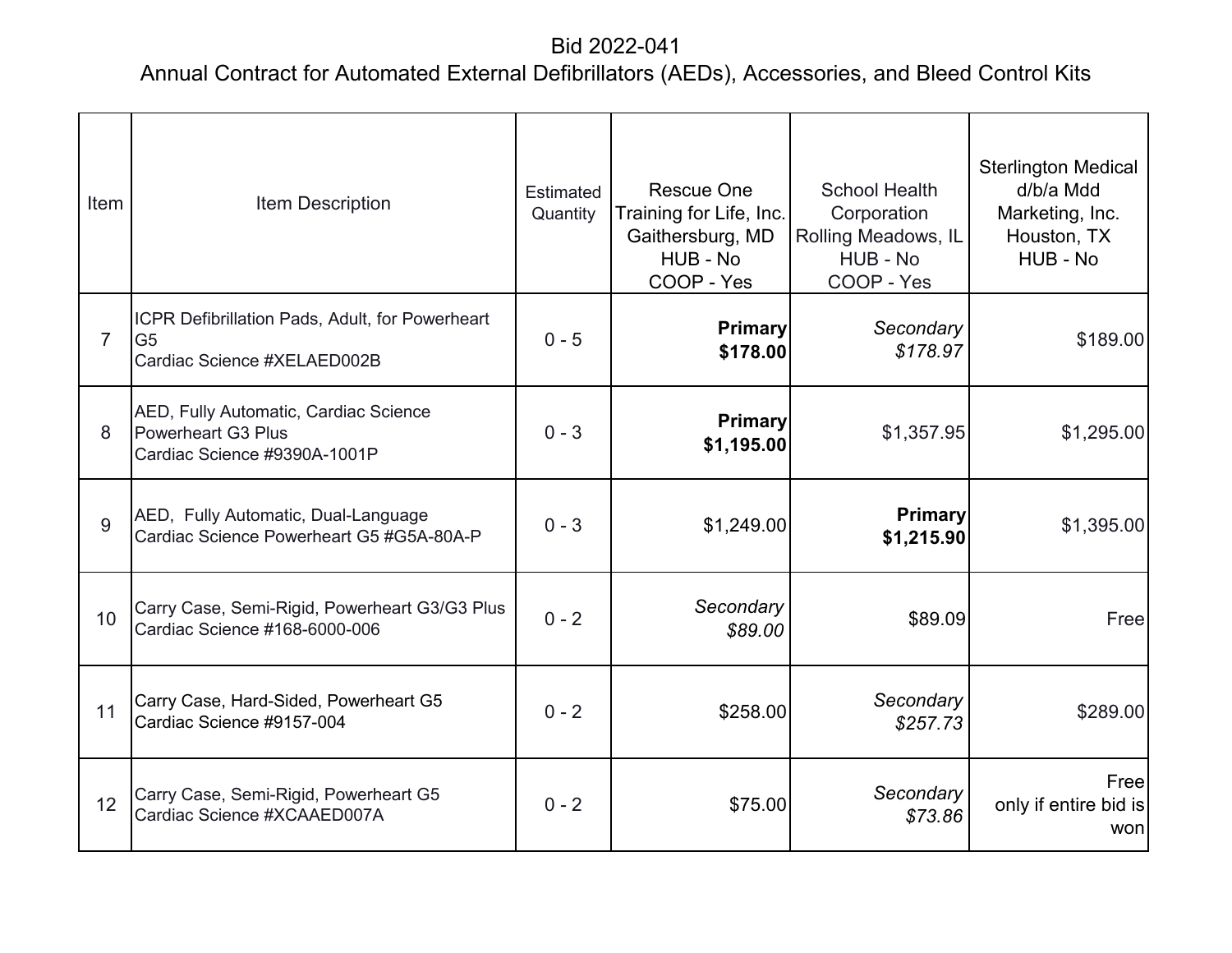| Item           | Item Description                                                                                   | <b>Estimated</b><br>Quantity | <b>Supply Store Now</b><br><b>LLC</b><br>Spring, TX<br>HUB - Yes | <b>Top Safety Products</b><br>Company, Inc.<br>Branchburg, NJ<br>HUB - Yes<br>COOP - Yes |
|----------------|----------------------------------------------------------------------------------------------------|------------------------------|------------------------------------------------------------------|------------------------------------------------------------------------------------------|
| $\overline{7}$ | ICPR Defibrillation Pads, Adult, for Powerheart<br>G <sub>5</sub><br>Cardiac Science #XELAED002B   | $0 - 5$                      | \$198.98                                                         | No Bid                                                                                   |
| 8              | AED, Fully Automatic, Cardiac Science<br><b>Powerheart G3 Plus</b><br>Cardiac Science #9390A-1001P | $0 - 3$                      | No Bid                                                           | No Bid                                                                                   |
| 9              | AED, Fully Automatic, Dual-Language<br>Cardiac Science Powerheart G5 #G5A-80A-P                    | $0 - 3$                      | \$1,499.98                                                       | No Bid                                                                                   |
| 10             | Carry Case, Semi-Rigid, Powerheart G3/G3 Plus<br>Cardiac Science #168-6000-006                     | $0 - 2$                      | \$109.98                                                         | No Bid                                                                                   |
| 11             | Carry Case, Hard-Sided, Powerheart G5<br>Cardiac Science #9157-004                                 | $0 - 2$                      | \$319.98                                                         | No Bid                                                                                   |
| 12             | Carry Case, Semi-Rigid, Powerheart G5<br>Cardiac Science #XCAAED007A                               | $0 - 2$                      | \$99.98                                                          | No Bid                                                                                   |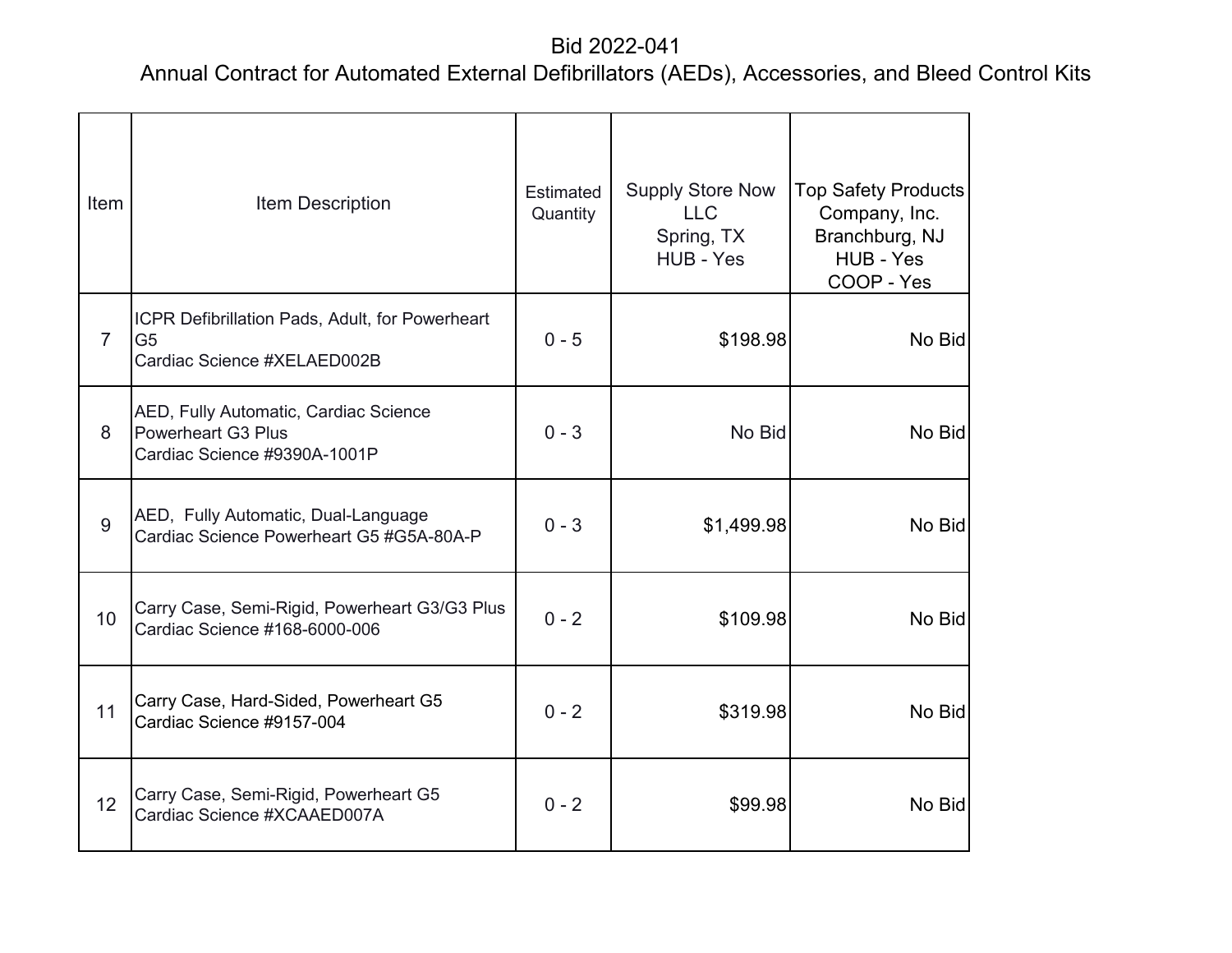| Item | Item Description                                                          | Estimated<br>Quantity | <b>Anchorage Medical</b><br>Equipment &<br><b>Supplies</b><br>Grand Prairie, TX<br>HUB - Yes | <b>Cardio Partners</b><br>Brentwood, TN<br>HUB - No<br>COOP - Yes | Con10gency<br>Consulting<br>Selma, TX<br>HUB - Yes<br>COOP - Yes |
|------|---------------------------------------------------------------------------|-----------------------|----------------------------------------------------------------------------------------------|-------------------------------------------------------------------|------------------------------------------------------------------|
| 13   | Carry Case, Hard-Sided, Powerheart G5<br>Cardiac Science #XCAAED003A      | $0 - 2$               | \$529.00                                                                                     | \$315.00                                                          | No Bid                                                           |
| 14   | Rescue Backpack, Powerheart G3/G3 Plus/G5<br>Cardiac Science, #XBPAED001A | $0 - 2$               | No Bid                                                                                       | \$125.00                                                          | No Bid                                                           |
| 15   | Carry Sleeve, Powerheart G5<br>Cardiac Science #XCAAED008A                | $0 - 2$               | No Bid                                                                                       | \$45.00<br>Free<br>w/AED purchase                                 | No Bid                                                           |
| 16   | <b>AED Ready Kit</b><br>Cardiac Science #UKIT001A                         | $0 - 2$               | \$59.00                                                                                      | <b>Primary</b><br>\$8.75 or Free<br>w/AED purchase                | No Bid                                                           |
| 17   | Wall Cabinet, Surface Mount with Alarm<br>Cardiac Science #50-00392-20    | $0 - 2$               | \$388.00                                                                                     | <b>Primary</b><br>\$99.00                                         | No Bid                                                           |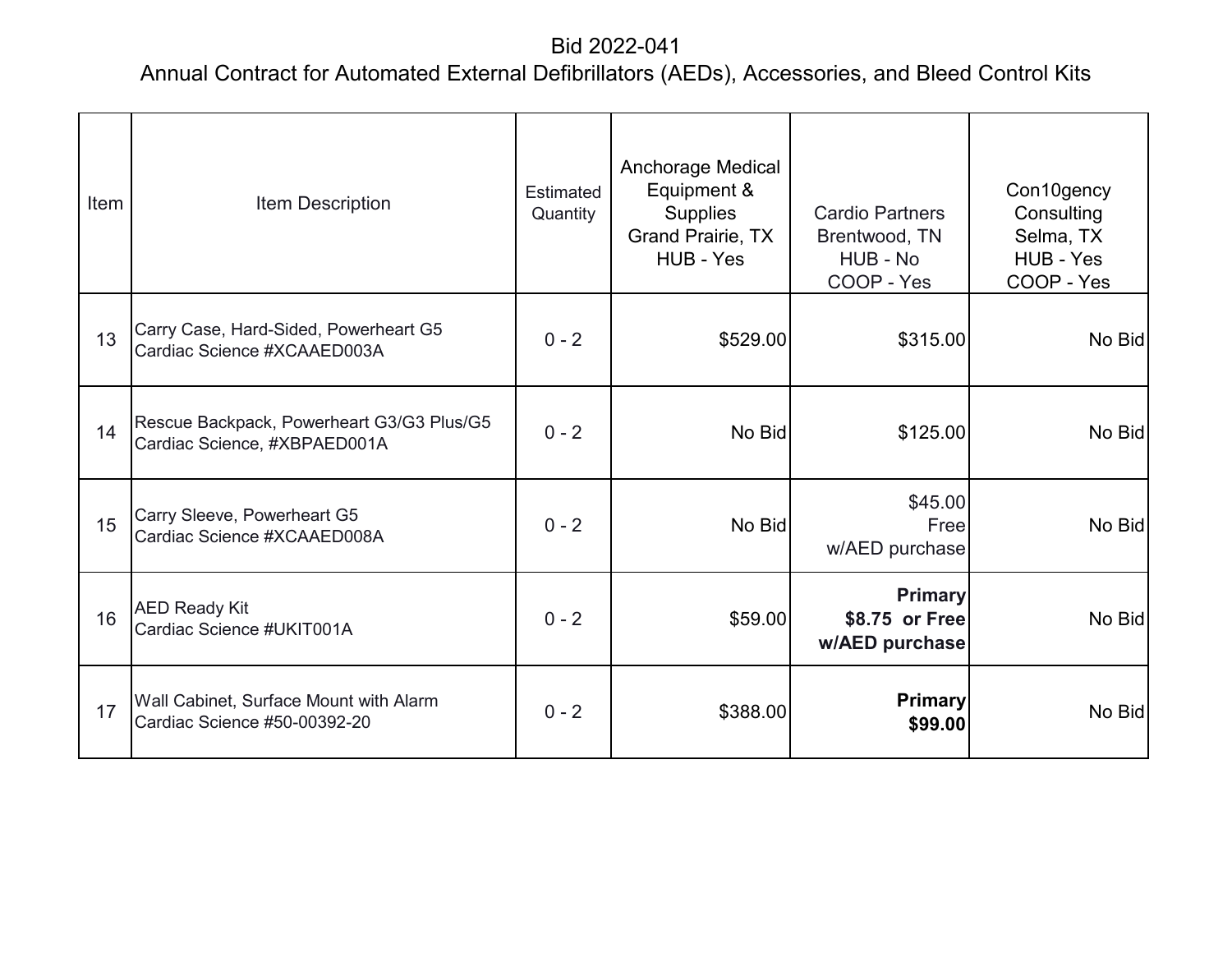| Item | Item Description                                                          | Estimated<br>Quantity | <b>CPR Savers &amp; First</b><br>Aid Supply LLC<br>Scottsdale, AZ<br>HUB - No | <b>Fisher Healthcare</b><br>Houston, TX<br>HUB - No | <b>General Medical</b><br>Devices, Inc.<br>Palatine, IL<br>HUB - No |
|------|---------------------------------------------------------------------------|-----------------------|-------------------------------------------------------------------------------|-----------------------------------------------------|---------------------------------------------------------------------|
| 13   | Carry Case, Hard-Sided, Powerheart G5<br>Cardiac Science #XCAAED003A      | $0 - 2$               | \$325.00                                                                      | \$331.70                                            | \$292.00                                                            |
| 14   | Rescue Backpack, Powerheart G3/G3 Plus/G5<br>Cardiac Science, #XBPAED001A | $0 - 2$               | \$135.00                                                                      | \$133.41                                            | \$121.00                                                            |
| 15   | Carry Sleeve, Powerheart G5<br>Cardiac Science #XCAAED008A                | $0 - 2$               | No Bid                                                                        | No Bid                                              | \$52.00                                                             |
| 16   | <b>AED Ready Kit</b><br>Cardiac Science #UKIT001A                         | $0 - 2$               | \$52.00                                                                       | \$61.00                                             | \$48.00                                                             |
| 17   | Wall Cabinet, Surface Mount with Alarm<br>Cardiac Science #50-00392-20    | $0 - 2$               | \$215.00                                                                      | No Bid                                              | \$205.00                                                            |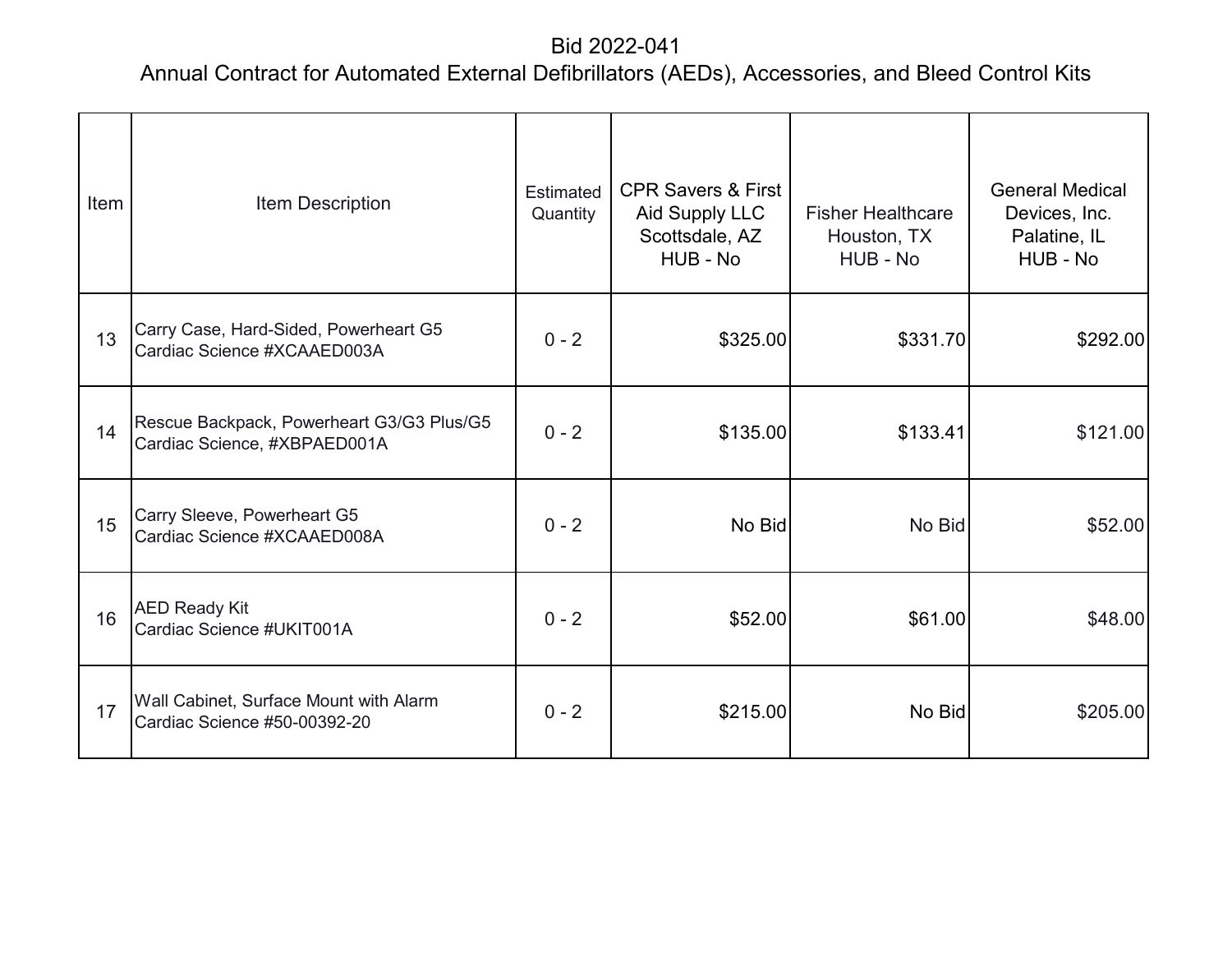| Item | Item Description                                                          | Estimated<br>Quantity | <b>McKesson Medical-</b><br>Surgical<br>Government<br><b>Solutions LLC</b><br>Henrico, VA<br>HUB - No<br>COOP - Yes | One Beat CPR<br><b>Learning Center</b><br><b>LLC</b><br>Miramar, FL<br>HUB - No<br>COOP - Yes | R. S. Hughes Co.,<br>Inc.<br>Dallas, TX<br>HUB - No<br>COOP - Yes |
|------|---------------------------------------------------------------------------|-----------------------|---------------------------------------------------------------------------------------------------------------------|-----------------------------------------------------------------------------------------------|-------------------------------------------------------------------|
| 13   | Carry Case, Hard-Sided, Powerheart G5<br>Cardiac Science #XCAAED003A      | $0 - 2$               | \$299.81                                                                                                            | \$306.60                                                                                      | \$322.06                                                          |
| 14   | Rescue Backpack, Powerheart G3/G3 Plus/G5<br>Cardiac Science, #XBPAED001A | $0 - 2$               | No Bid                                                                                                              | \$132.30                                                                                      | \$129.71                                                          |
| 15   | Carry Sleeve, Powerheart G5<br>Cardiac Science #XCAAED008A                | $0 - 2$               | No Bid                                                                                                              | Free w/AED<br>Not available as<br>standalone                                                  | Secondary<br>\$43.77                                              |
| 16   | <b>AED Ready Kit</b><br>Cardiac Science #UKIT001A                         | $0 - 2$               | \$27.44                                                                                                             | Secondary<br>\$10.00                                                                          | \$53.83                                                           |
| 17   | Wall Cabinet, Surface Mount with Alarm<br>Cardiac Science #50-00392-20    | $0 - 2$               | \$207.28                                                                                                            | Secondary<br>\$99.00                                                                          | \$223.24                                                          |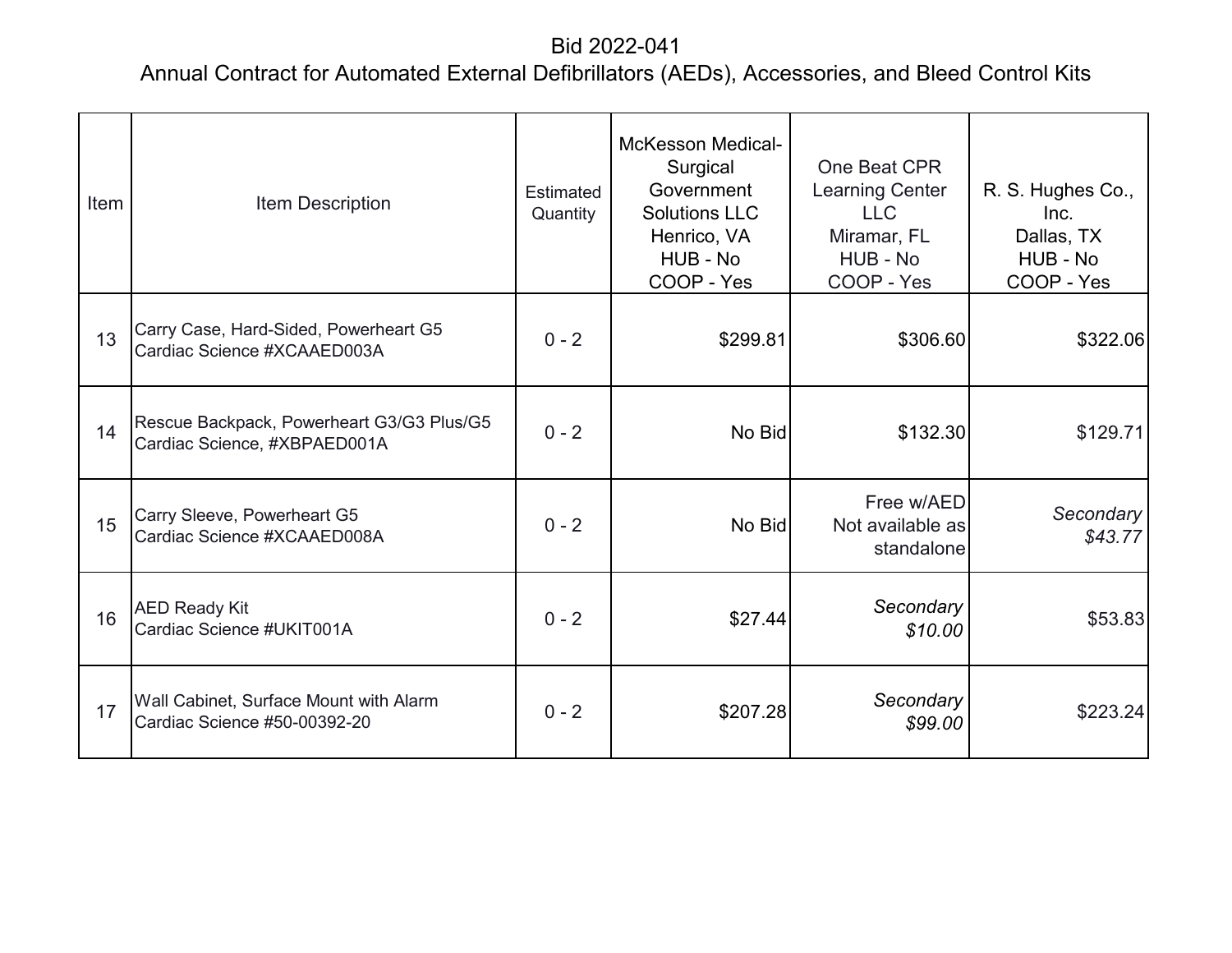| Item | Item Description                                                          | <b>Estimated</b><br>Quantity | <b>Rescue One</b><br>Training for Life, Inc.<br>Gaithersburg, MD<br>HUB - No<br>COOP - Yes | <b>School Health</b><br>Corporation<br><b>Rolling Meadows, IL</b><br>HUB - No<br>COOP - Yes | <b>Sterlington Medical</b><br>d/b/a Mdd<br>Marketing, Inc.<br>Houston, TX<br>HUB - No |
|------|---------------------------------------------------------------------------|------------------------------|--------------------------------------------------------------------------------------------|---------------------------------------------------------------------------------------------|---------------------------------------------------------------------------------------|
| 13   | Carry Case, Hard-Sided, Powerheart G5<br>Cardiac Science #XCAAED003A      | $0 - 2$                      | <b>Primary</b><br>\$290.00                                                                 | Secondary<br>\$290.34                                                                       | \$329.00                                                                              |
| 14   | Rescue Backpack, Powerheart G3/G3 Plus/G5<br>Cardiac Science, #XBPAED001A | $0 - 2$                      | <b>Primary</b><br>\$109.00                                                                 | Secondary<br>\$116.93                                                                       | \$119.00                                                                              |
| 15   | Carry Sleeve, Powerheart G5<br>Cardiac Science #XCAAED008A                | $0 - 2$                      | \$48.00                                                                                    | <b>Primary</b><br>\$38.63                                                                   | Free<br>w/Item 9                                                                      |
| 16   | <b>AED Ready Kit</b><br>Cardiac Science #UKIT001A                         | $0 - 2$                      | \$15.00                                                                                    | \$26.58                                                                                     | Freel<br>w/Item 9                                                                     |
| 17   | Wall Cabinet, Surface Mount with Alarm<br>Cardiac Science #50-00392-20    | $0 - 2$                      | \$200.00                                                                                   | \$201.03                                                                                    | \$215.00                                                                              |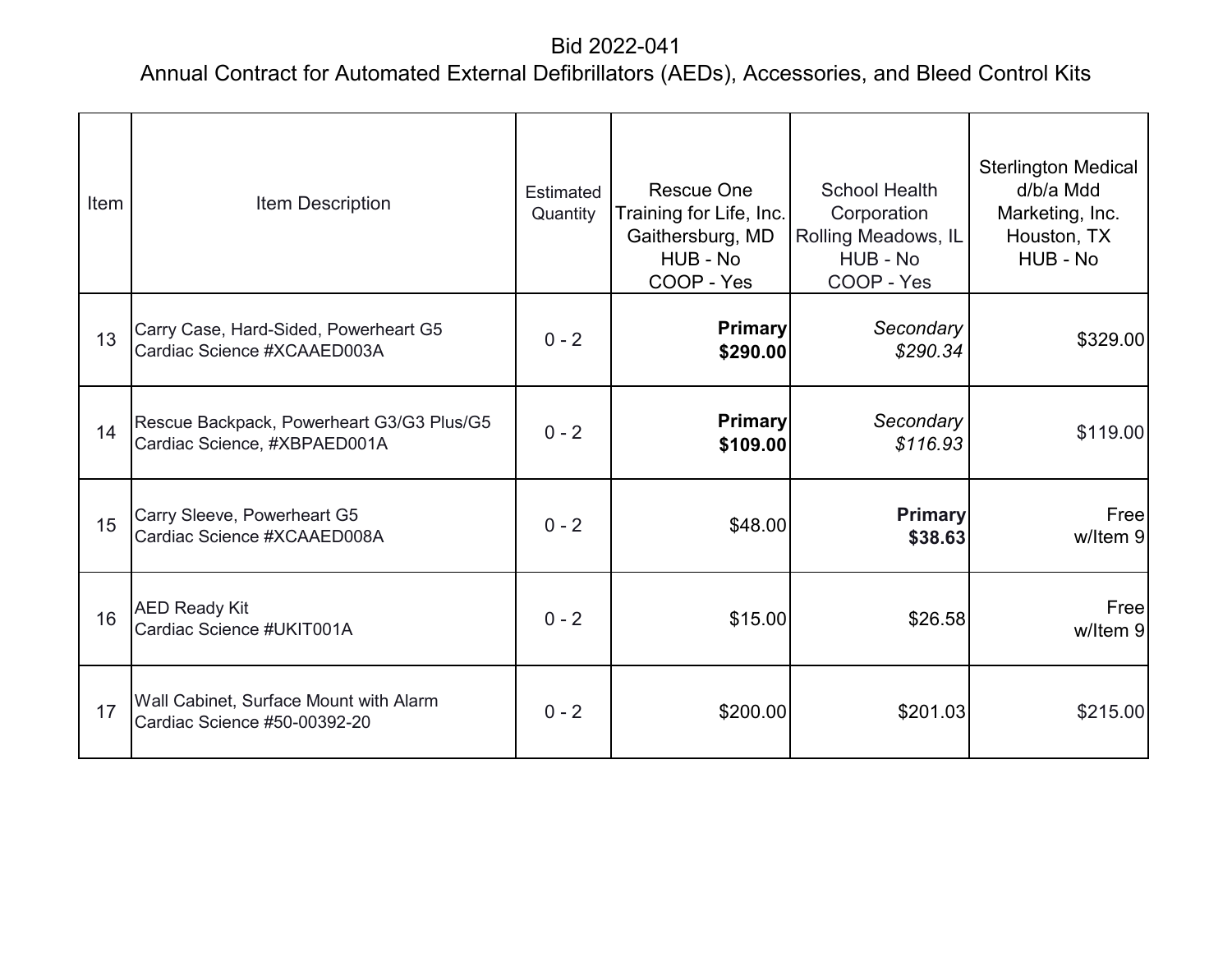| Item | Item Description                                                          | <b>Estimated</b><br>Quantity | <b>Supply Store Now</b><br><b>LLC</b><br>Spring, TX<br>HUB - Yes | <b>Top Safety Products</b><br>Company, Inc.<br>Branchburg, NJ<br>HUB - Yes<br>COOP - Yes |
|------|---------------------------------------------------------------------------|------------------------------|------------------------------------------------------------------|------------------------------------------------------------------------------------------|
| 13   | Carry Case, Hard-Sided, Powerheart G5<br>Cardiac Science #XCAAED003A      | $0 - 2$                      | \$349.98                                                         | No Bid                                                                                   |
| 14   | Rescue Backpack, Powerheart G3/G3 Plus/G5<br>Cardiac Science, #XBPAED001A | $0 - 2$                      | \$134.98                                                         | No Bid                                                                                   |
| 15   | Carry Sleeve, Powerheart G5<br>Cardiac Science #XCAAED008A                | $0 - 2$                      | \$89.98                                                          | No Bid                                                                                   |
| 16   | <b>AED Ready Kit</b><br>Cardiac Science #UKIT001A                         | $0 - 2$                      | \$69.98                                                          | No Bid                                                                                   |
| 17   | Wall Cabinet, Surface Mount with Alarm<br>Cardiac Science #50-00392-20    | $0 - 2$                      | \$249.98                                                         | No Bid                                                                                   |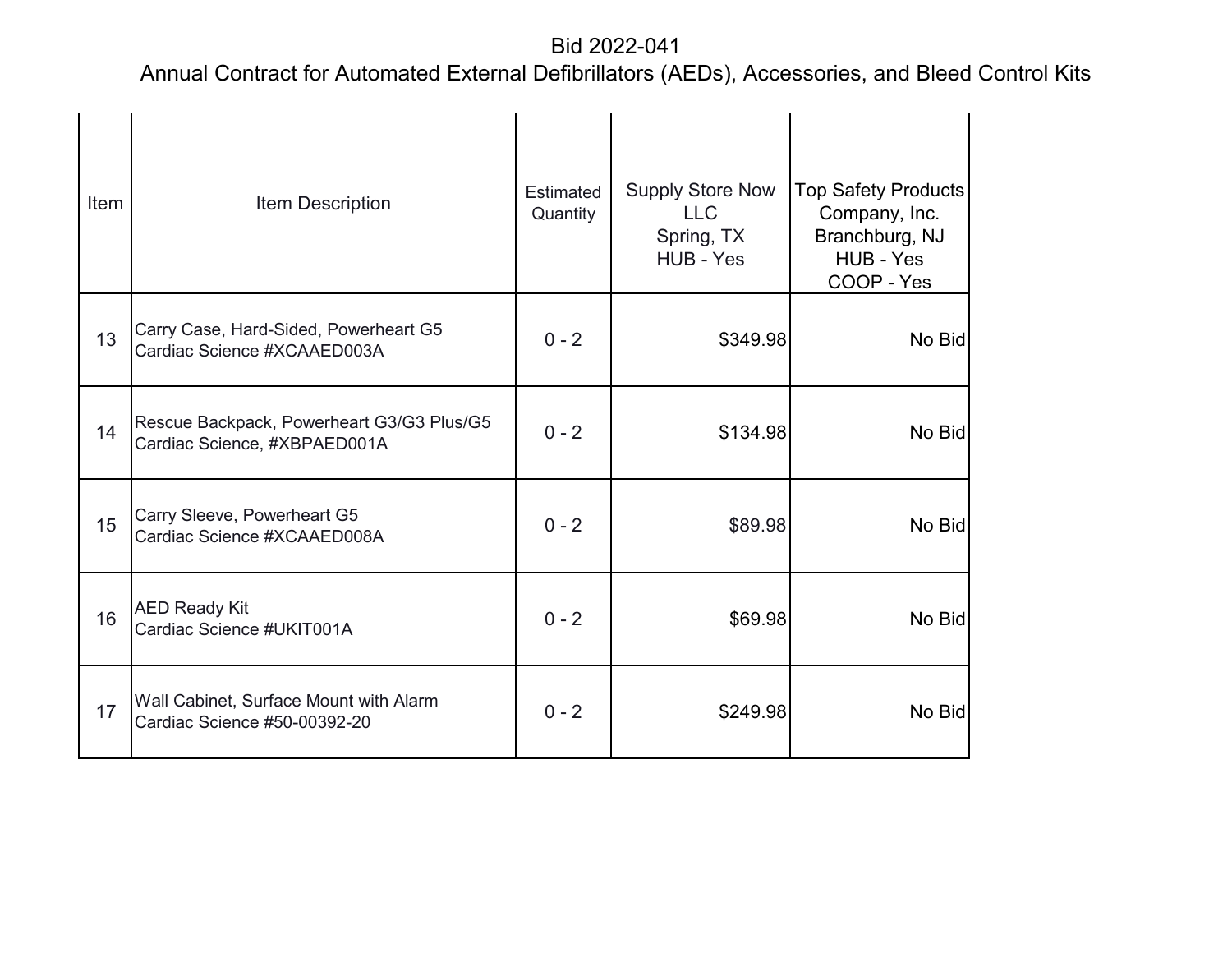| Item | Item Description                                                                             | Estimated<br>Quantity | Anchorage Medical<br>Equipment &<br><b>Supplies</b><br><b>Grand Prairie, TX</b><br>HUB - Yes | <b>Cardio Partners</b><br>Brentwood, TN<br>HUB - No<br>COOP - Yes | Con10gency<br>Consulting<br>Selma, TX<br>HUB - Yes<br>COOP - Yes |
|------|----------------------------------------------------------------------------------------------|-----------------------|----------------------------------------------------------------------------------------------|-------------------------------------------------------------------|------------------------------------------------------------------|
| 18   | Inspection Tag, AED<br>HeartSmart #HST-ACC01 or approved equal.                              | $0 - 2$               | No Bid                                                                                       | Free<br>w/AED purchase                                            | No Bid                                                           |
|      |                                                                                              |                       | No Bid                                                                                       | Cardo Partners<br><b>CPCT</b>                                     | No Bid                                                           |
| 19   | Wall Sign, 2-way AED, 10" x 7" with 1" mount flap<br>HeartSmart #HST-WS01 or approved equal. | $0 - 2$               | No Bid                                                                                       | Secondary<br>\$7.95 or Free<br>w/cabinet purchase                 | No Bid                                                           |
|      |                                                                                              |                       | No Bid                                                                                       | <b>Cardio Partners</b><br><b>CPAEDTRISIGN</b>                     | No Bid                                                           |
| 20   | Decal, Facility, 4" x 5" peel and stick<br>HeartSmart #HST-ACC02 or approved equal           | $0 - 2$               | No Bid                                                                                       | Freel<br>w/AED purchase                                           | No Bid                                                           |
|      |                                                                                              |                       | No Bid                                                                                       | Cardio Partners<br>CPDECAL-SM                                     | No Bid                                                           |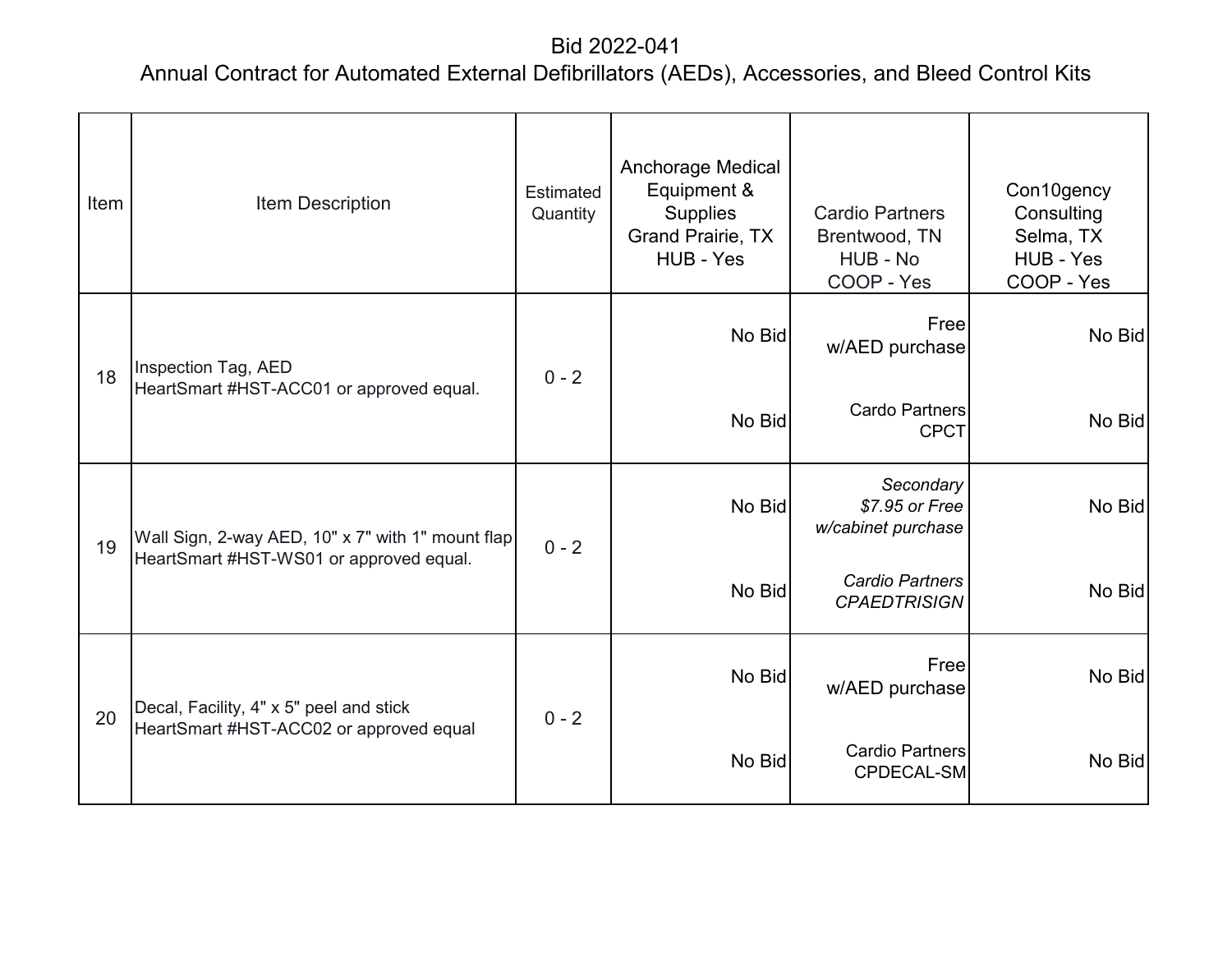| Item | Item Description                                  | Estimated<br>Quantity | <b>CPR Savers &amp; First</b><br>Aid Supply LLC<br>Scottsdale, AZ<br>HUB - No | <b>Fisher Healthcare</b><br>Houston, TX<br>HUB - No | <b>General Medical</b><br>Devices, Inc.<br>Palatine, IL<br>HUB - No |
|------|---------------------------------------------------|-----------------------|-------------------------------------------------------------------------------|-----------------------------------------------------|---------------------------------------------------------------------|
| 18   | Inspection Tag, AED                               | $0 - 2$               | \$4.00                                                                        | \$9.50                                              | Declined award due<br>to low value<br>\$0.15                        |
|      | HeartSmart #HST-ACC01 or approved equal.          |                       | Accuform<br>AEDTG5                                                            | <b>AED</b><br>HST-ACC01                             | <b>AED Professionals</b><br>AP-Insptag                              |
| 19   | Wall Sign, 2-way AED, 10" x 7" with 1" mount flap | $0 - 2$               | \$12.95                                                                       | No Bid                                              | Declined award due<br>to low value<br>\$3.15                        |
|      | HeartSmart #HST-WS01 or approved equal.           |                       | <b>Defibtech</b><br><b>DAC-231</b>                                            | No Bid                                              | <b>AED Professionals</b><br>AP-3DWS-PLA                             |
| 20   | Decal, Facility, 4" x 5" peel and stick           | $0 - 2$               | \$3.00                                                                        | No Bid                                              | Declined award due<br>to low value<br>\$0.05                        |
|      | HeartSmart #HST-ACC02 or approved equal           |                       | <b>CPR Savers</b><br>AED-DECAL                                                | No Bid                                              | <b>AED Professionals</b><br>AP-DECAL                                |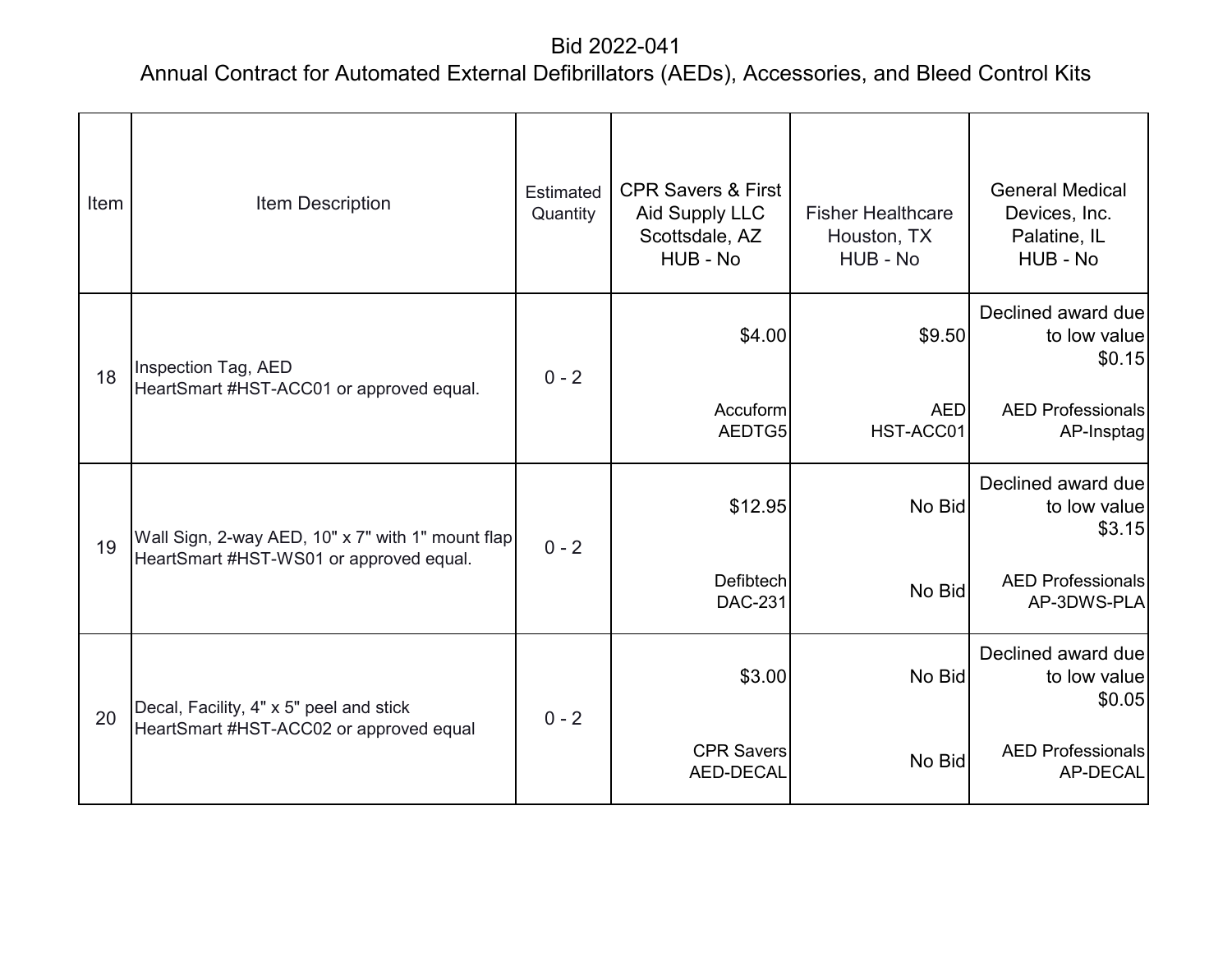| Item | Item Description                                                | Estimated<br>Quantity | <b>McKesson Medical-</b><br>Surgical<br>Government<br><b>Solutions LLC</b><br>Henrico, VA<br>HUB - No<br>COOP - Yes | One Beat CPR<br><b>Learning Center</b><br><b>LLC</b><br>Miramar, FL<br>HUB - No<br>COOP - Yes | R. S. Hughes Co.,<br>Inc.<br>Dallas, TX<br>HUB - No<br>COOP - Yes |
|------|-----------------------------------------------------------------|-----------------------|---------------------------------------------------------------------------------------------------------------------|-----------------------------------------------------------------------------------------------|-------------------------------------------------------------------|
| 18   | Inspection Tag, AED<br>HeartSmart #HST-ACC01 or approved equal. | $0 - 2$               | No Bid                                                                                                              | Free<br>w/any other item                                                                      | \$8.83                                                            |
|      |                                                                 |                       | No Bid                                                                                                              | <b>One Beat Medical</b><br>Tag-OBC                                                            | <b>POWERHEART</b><br>160-0164-001                                 |
| 19   | Wall Sign, 2-way AED, 10" x 7" with 1" mount flap               | $0 - 2$               | No Bid                                                                                                              | \$12.00 or Free<br>w/cabinet purchase                                                         | \$12.98                                                           |
|      | HeartSmart #HST-WS01 or approved equal.                         |                       | No Bid                                                                                                              | One Beat Medical<br>OBC-Wall Sign                                                             | <b>AED PLUS</b><br>9310-0738                                      |
| 20   | Decal, Facility, 4" x 5" peel and stick                         | $0 - 2$               | No Bid                                                                                                              | Free<br>w/any other item                                                                      | \$4.42                                                            |
|      | HeartSmart #HST-ACC02 or approved equal                         |                       | No Bid                                                                                                              | One Beat Medical<br><b>AED Decal</b>                                                          | <b>POWERHEART</b><br>160-0163.001                                 |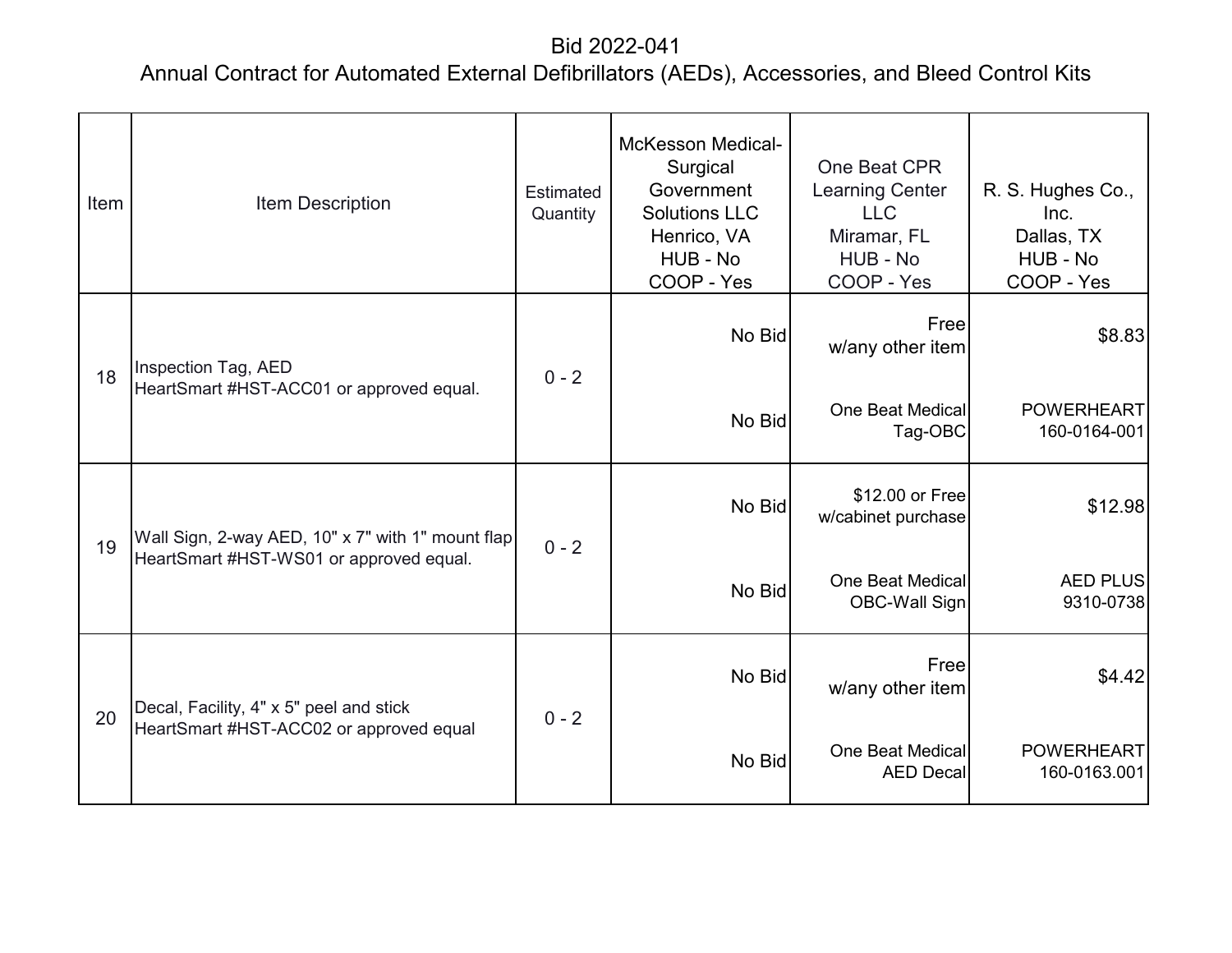| Item | <b>Item Description</b>                                                                      | <b>Estimated</b><br>Quantity | <b>Rescue One</b><br>Training for Life, Inc.<br>Gaithersburg, MD<br>HUB - No<br>COOP - Yes | <b>School Health</b><br>Corporation<br>Rolling Meadows, IL<br>HUB - No<br>COOP - Yes | <b>Sterlington Medical</b><br>d/b/a Mdd<br>Marketing, Inc.<br>Houston, TX<br>HUB - No |
|------|----------------------------------------------------------------------------------------------|------------------------------|--------------------------------------------------------------------------------------------|--------------------------------------------------------------------------------------|---------------------------------------------------------------------------------------|
| 18   | Inspection Tag, AED<br>HeartSmart #HST-ACC01 or approved equal.                              | $0 - 2$                      | 1 Free<br>w/purchase of items<br>$1 - 9$                                                   | <b>Primary</b><br>\$0.55                                                             | Free<br>w/Item 9                                                                      |
|      |                                                                                              |                              | Rescue One<br>SSS-Check Tag                                                                | <b>School Health</b><br>55926                                                        | <b>Sterlington Medical</b><br><b>TAG102</b>                                           |
| 19   | Wall Sign, 2-way AED, 10" x 7" with 1" mount flap<br>HeartSmart #HST-WS01 or approved equal. | $0 - 2$                      | \$13.00                                                                                    | <b>Primary</b><br>\$5.53                                                             | Free<br>only if entire bid is<br>won                                                  |
|      |                                                                                              |                              | <b>Rescue One</b><br>SSS-021                                                               | <b>School Health</b><br>55925                                                        | <b>Sterlington Medical</b><br><b>WS104</b>                                            |
| 20   | Decal, Facility, 4" x 5" peel and stick<br>HeartSmart #HST-ACC02 or approved equal           | $0 - 2$                      | 1 Free<br>w/purchase of items<br>$1 - 9$                                                   | Primary<br>\$1.29                                                                    | Freel<br>w/Item 9                                                                     |
|      |                                                                                              |                              | Rescue One<br><b>AED Decal</b>                                                             | <b>School Health</b><br>58990                                                        | <b>Sterlington Medical</b><br><b>DS106</b>                                            |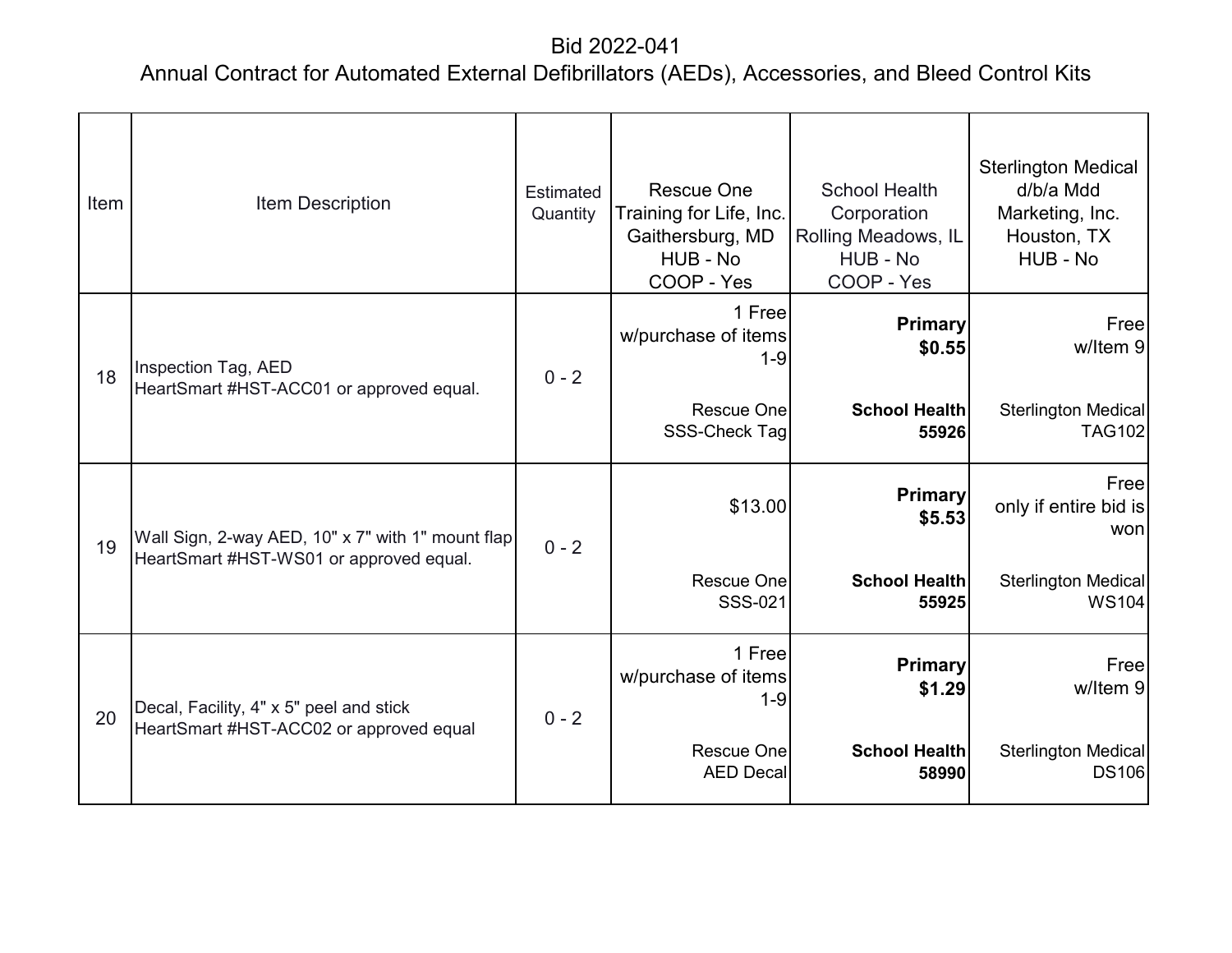| Item | Item Description                                                                             | Estimated<br>Quantity | <b>Supply Store Now</b><br><b>LLC</b><br>Spring, TX<br>HUB - Yes | <b>Top Safety Products</b><br>Company, Inc.<br>Branchburg, NJ<br>HUB - Yes<br>COOP - Yes |
|------|----------------------------------------------------------------------------------------------|-----------------------|------------------------------------------------------------------|------------------------------------------------------------------------------------------|
| 18   | Inspection Tag, AED<br>HeartSmart #HST-ACC01 or approved equal.                              | $0 - 2$               | \$2.98<br>Generic<br><b>AED TAG</b>                              | No Bid<br>No Bid                                                                         |
| 19   | Wall Sign, 2-way AED, 10" x 7" with 1" mount flap<br>HeartSmart #HST-WS01 or approved equal. | $0 - 2$               | \$14.98<br>Generic<br><b>AED SIGN</b>                            | No Bid<br>No Bid                                                                         |
| 20   | Decal, Facility, 4" x 5" peel and stick<br>HeartSmart #HST-ACC02 or approved equal           | $0 - 2$               | \$4.98<br>Generic<br><b>AED Decal Sticker</b>                    | No Bid<br>No Bid                                                                         |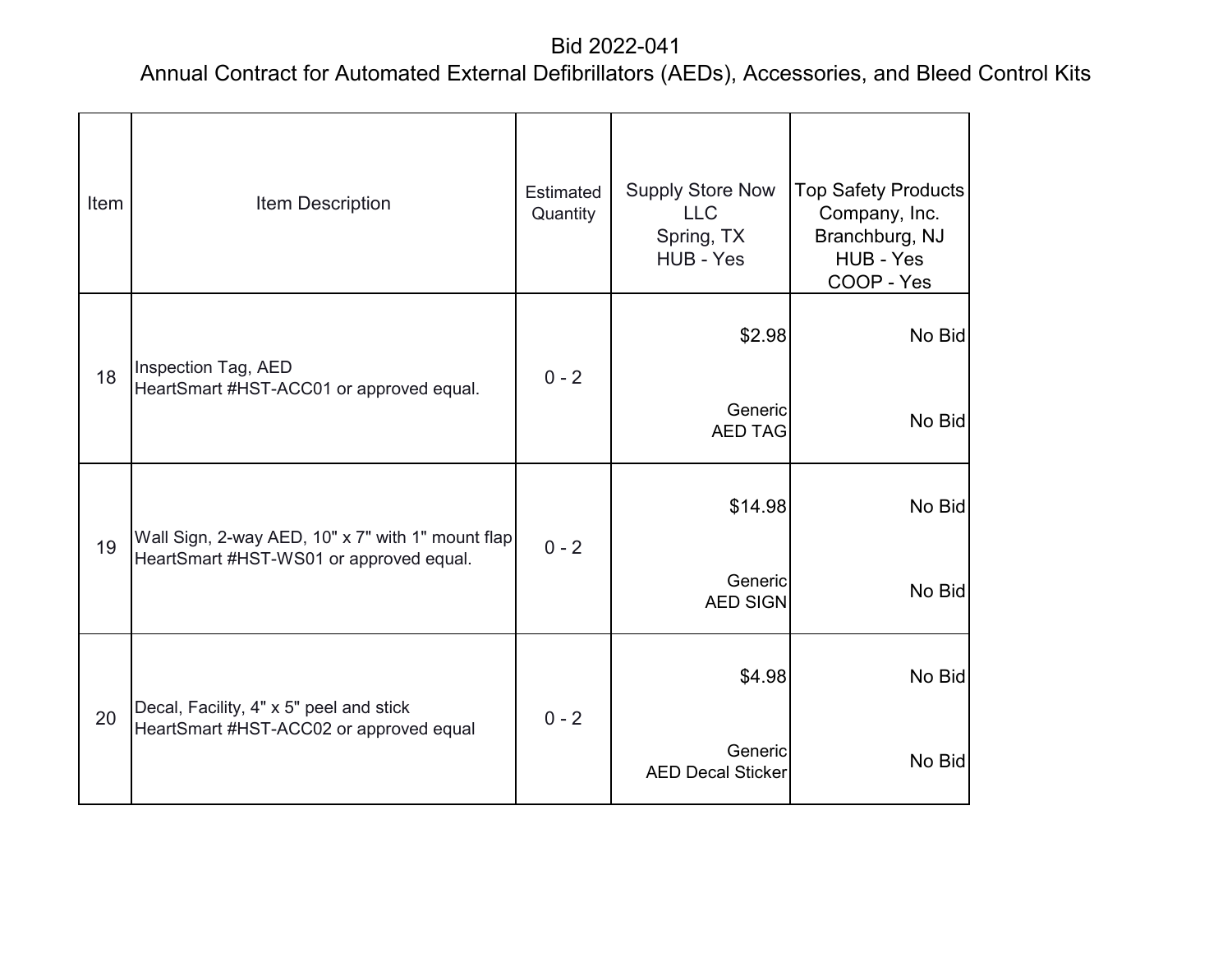### Annual Contract for Automated External Defibrillators (AEDs), Accessories, and Bleed Control Kits

| Item | <b>Item Description</b>                             | Estimated<br>Quantity | <b>Anchorage Medical</b><br>Equipment &<br><b>Supplies</b><br><b>Grand Prairie, TX</b><br>HUB - Yes | <b>Cardio Partners</b><br>Brentwood, TN<br>HUB - No<br>COOP - Yes | Con10gency<br>Consulting<br>Selma, TX<br>HUB - Yes<br>COOP - Yes |
|------|-----------------------------------------------------|-----------------------|-----------------------------------------------------------------------------------------------------|-------------------------------------------------------------------|------------------------------------------------------------------|
|      | <b>Bleed Control Kit</b>                            |                       | \$69.00                                                                                             | \$37.95                                                           | <b>Primary</b><br>\$33.65                                        |
| 21   | North American Rescue #80-0465 or approved<br>equal | $0 - 10$              | North American<br>Rescue<br>80-0465                                                                 | Curaplex<br>8600-STB001B                                          | Con10gency<br><b>KIT-BCK-TARRANT</b>                             |

\*One Beat CPR Learning Center LLC failed to meet specifications for item 8 because they bid refurbished and specifications stated that refurbished products would not be accepted.

-General Medical Devices, Inc. declined award of items 18, 19, and 20 due to low overall value of a contract for those items.

-There is no secondary award recommendation for item 8 because the item has been discontinued by the manufacturer and it is not anticipated that there will be a need for a secondary for that item.

-There is no secondary award recommendation for items 18 or 20 because several vendors offered the items free with another purchase.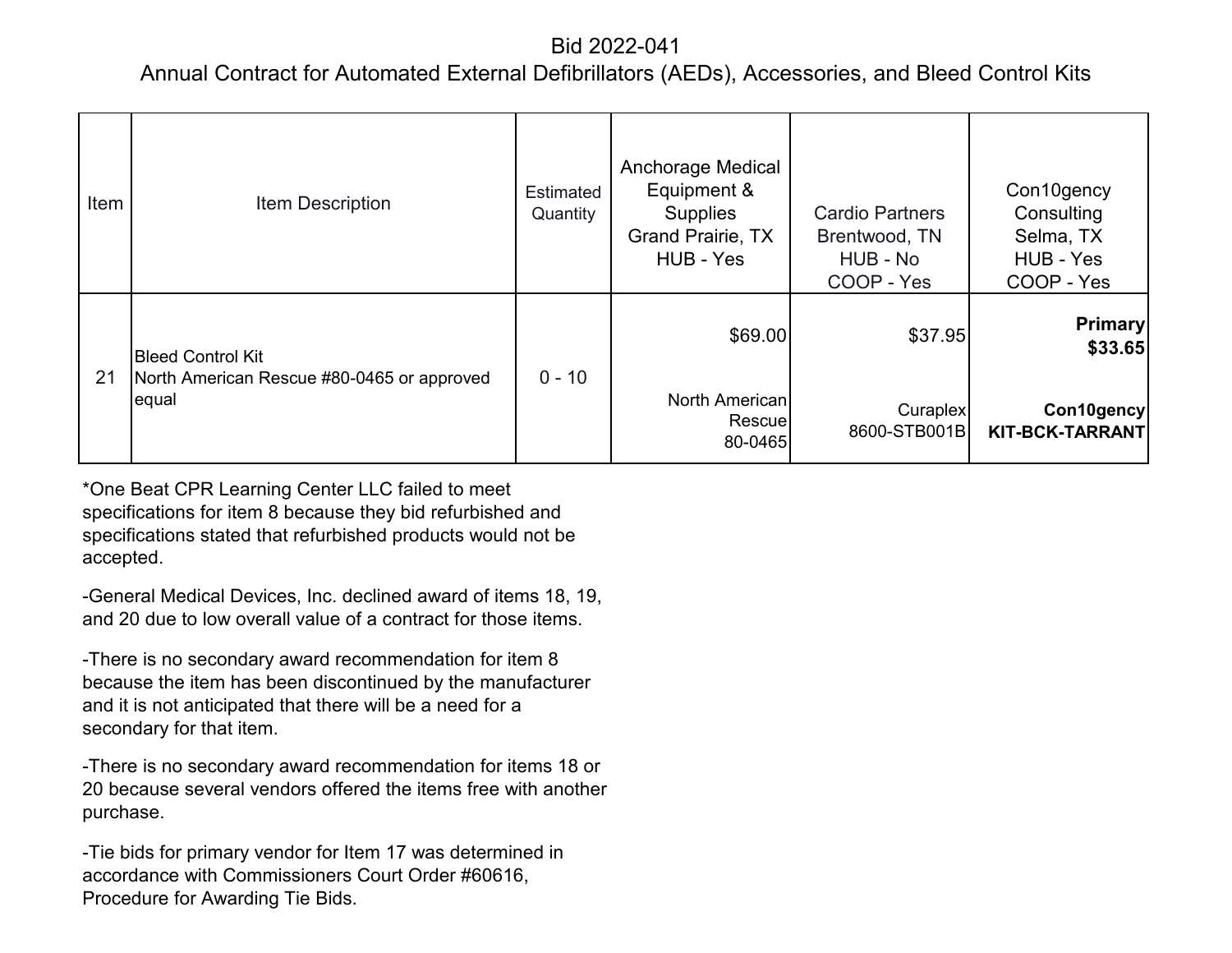### Annual Contract for Automated External Defibrillators (AEDs), Accessories, and Bleed Control Kits

| Item | <b>Item Description</b>                                                         | Estimated<br>Quantity | <b>CPR Savers &amp; First</b><br>Aid Supply LLC<br>Scottsdale, AZ<br>HUB - No | <b>Fisher Healthcare</b><br>Houston, TX<br>HUB - No | <b>General Medical</b><br>Devices, Inc.<br>Palatine, IL<br>HUB - No |
|------|---------------------------------------------------------------------------------|-----------------------|-------------------------------------------------------------------------------|-----------------------------------------------------|---------------------------------------------------------------------|
| 21   | <b>Bleed Control Kit</b><br>North American Rescue #80-0465 or approved<br>equal | $0 - 10$              | \$45.95<br>North American<br>Rescuel<br>80-0465                               | \$61.47<br>North American<br>Rescue<br>80-0465      | \$40.60<br>North American<br>Rescue<br>80-0465                      |

\*One Beat CPR Learning Center LLC failed to meet specifications for item 8 because they bid refurbished and specifications stated that refurbished products would not be accepted.

-General Medical Devices, Inc. declined award of items 18, 19, and 20 due to low overall value of a contract for those items.

-There is no secondary award recommendation for item 8 because the item has been discontinued by the manufacturer and it is not anticipated that there will be a need for a secondary for that item.

-There is no secondary award recommendation for items 18 or 20 because several vendors offered the items free with another purchase.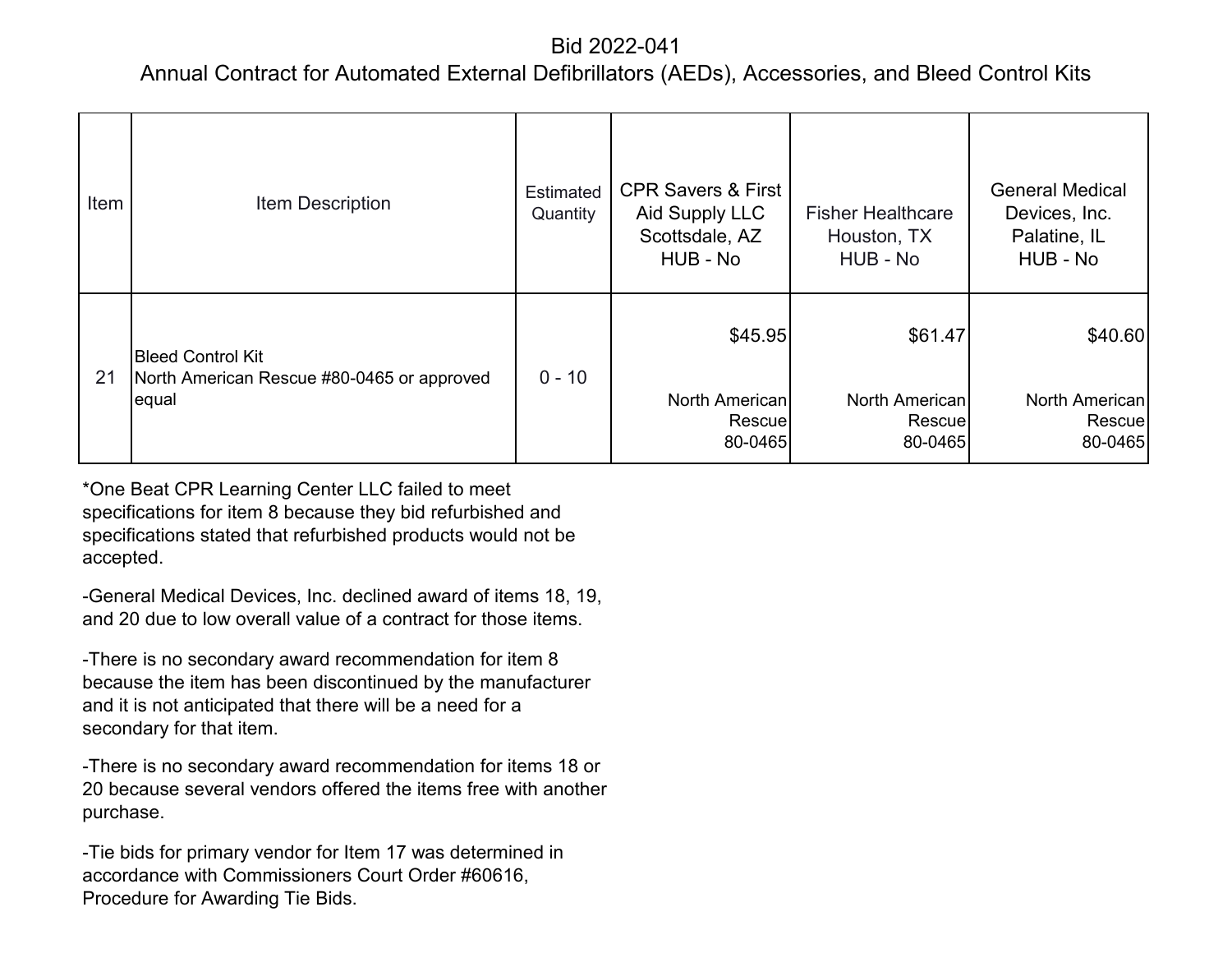### Annual Contract for Automated External Defibrillators (AEDs), Accessories, and Bleed Control Kits

| Item | <b>Item Description</b>                                                         | Estimated<br>Quantity | <b>McKesson Medical-</b><br>Surgical<br>Government<br><b>Solutions LLC</b><br>Henrico, VA<br>HUB - No<br>COOP - Yes | One Beat CPR<br><b>Learning Center</b><br><b>LLC</b><br>Miramar, FL<br>HUB - No<br>COOP - Yes | R. S. Hughes Co.,<br>Inc.<br>Dallas, TX<br>HUB - No<br>COOP - Yes |
|------|---------------------------------------------------------------------------------|-----------------------|---------------------------------------------------------------------------------------------------------------------|-----------------------------------------------------------------------------------------------|-------------------------------------------------------------------|
| 21   | <b>Bleed Control Kit</b><br>North American Rescue #80-0465 or approved<br>equal |                       | \$40.93                                                                                                             | \$35.99                                                                                       | No Bid                                                            |
|      |                                                                                 | $0 - 10$              | North American<br>Rescuel<br>80-0465                                                                                | One Beat Medical<br>OBC-BK-Custom                                                             | No Bid                                                            |

\*One Beat CPR Learning Center LLC failed to meet specifications for item 8 because they bid refurbished and specifications stated that refurbished products would not be accepted.

-General Medical Devices, Inc. declined award of items 18, 19, and 20 due to low overall value of a contract for those items.

-There is no secondary award recommendation for item 8 because the item has been discontinued by the manufacturer and it is not anticipated that there will be a need for a secondary for that item.

-There is no secondary award recommendation for items 18 or 20 because several vendors offered the items free with another purchase.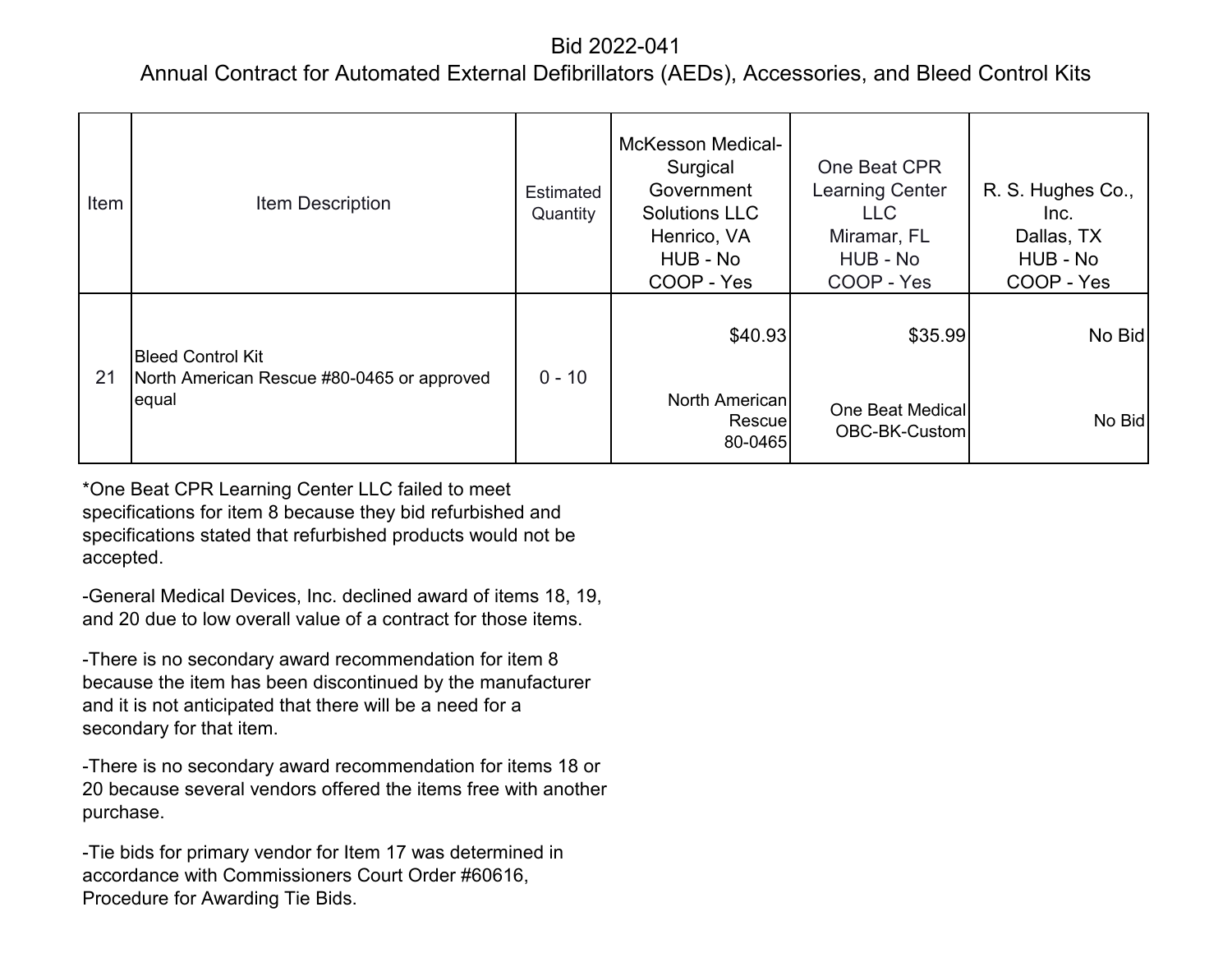### Annual Contract for Automated External Defibrillators (AEDs), Accessories, and Bleed Control Kits

| Item | <b>Item Description</b>                                                         | Estimated<br>Quantity | Rescue One<br>Training for Life, Inc.<br>Gaithersburg, MD<br>HUB - No<br>COOP - Yes | School Health<br>Corporation<br>Rolling Meadows, IL<br>HUB - No<br>COOP - Yes | <b>Sterlington Medical</b><br>d/b/a Mdd<br>Marketing, Inc.<br>Houston, TX<br>HUB - No |
|------|---------------------------------------------------------------------------------|-----------------------|-------------------------------------------------------------------------------------|-------------------------------------------------------------------------------|---------------------------------------------------------------------------------------|
| 21   | <b>Bleed Control Kit</b><br>North American Rescue #80-0465 or approved<br>equal | $0 - 10$              | \$43.00<br>North American<br>Rescuel<br>80-0465                                     | \$36.32<br>North American<br>Rescue<br>57784                                  | \$65.00<br>North American<br>Rescue<br>80-0465                                        |

\*One Beat CPR Learning Center LLC failed to meet specifications for item 8 because they bid refurbished and specifications stated that refurbished products would not be accepted.

-General Medical Devices, Inc. declined award of items 18, 19, and 20 due to low overall value of a contract for those items.

-There is no secondary award recommendation for item 8 because the item has been discontinued by the manufacturer and it is not anticipated that there will be a need for a secondary for that item.

-There is no secondary award recommendation for items 18 or 20 because several vendors offered the items free with another purchase.